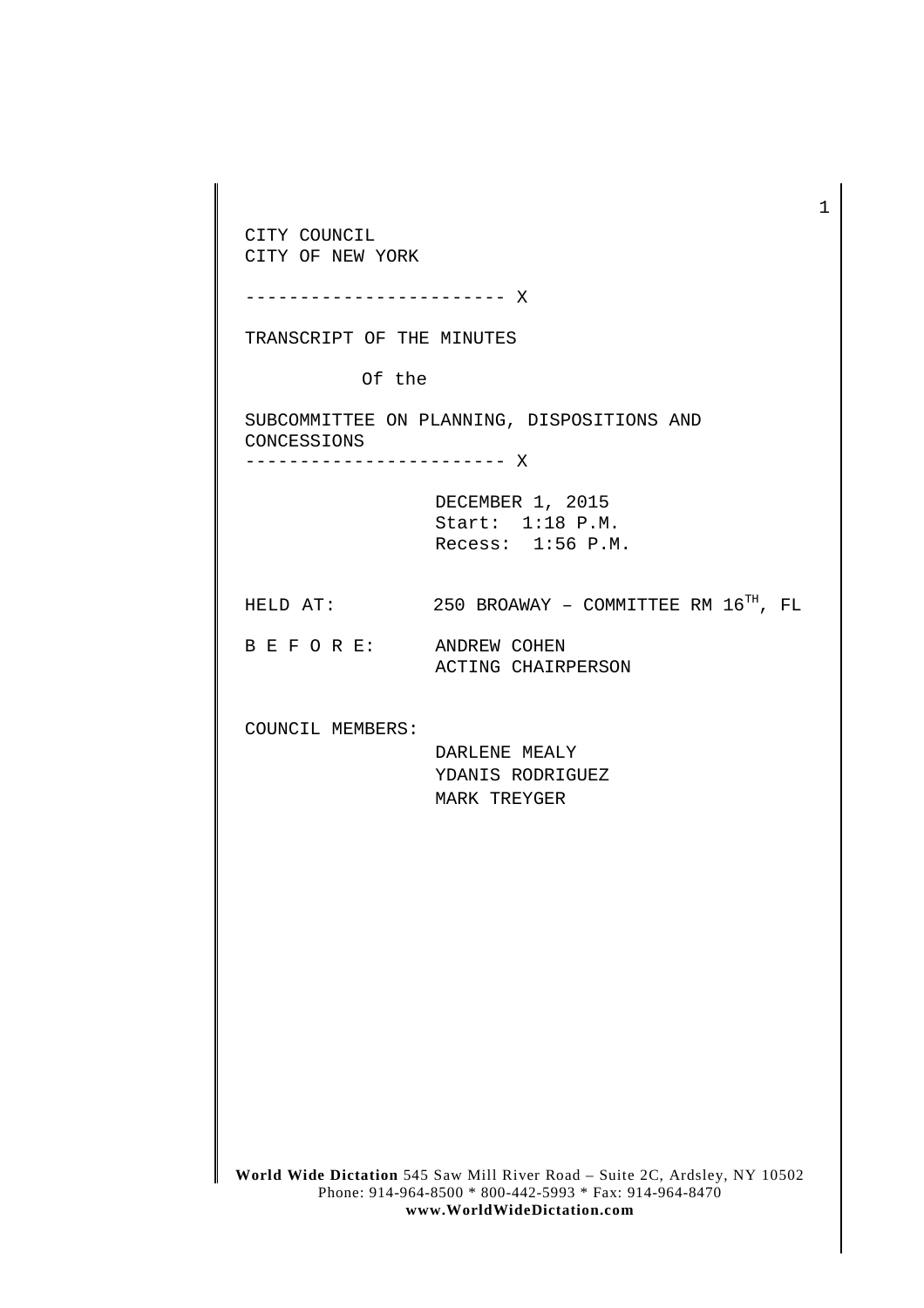## A P P E A R A N C E S (CONTINUED)

ARTIE PEARSON DIRECTOR OF LAND USE FROM HPD OFFICE OF INTERGOVERNMENTAL AFFAIRS

CARRIE LOBOTIZ DIRECTOR OF THE YEAR 15 PROGRAM

REVEREND ANTHONY LOWE PASTOR MT. CARMEL BAPTIST CHURCH IN THE BRONX AND EXECUTIVE DIRECTOR OF THE BRONX SHEPHERD RESTORATION CORPORATION

GARY SLOMAN DIRECTOR OF OPERATION FOR HPD DIVISION OF HOUSING SUPERVISION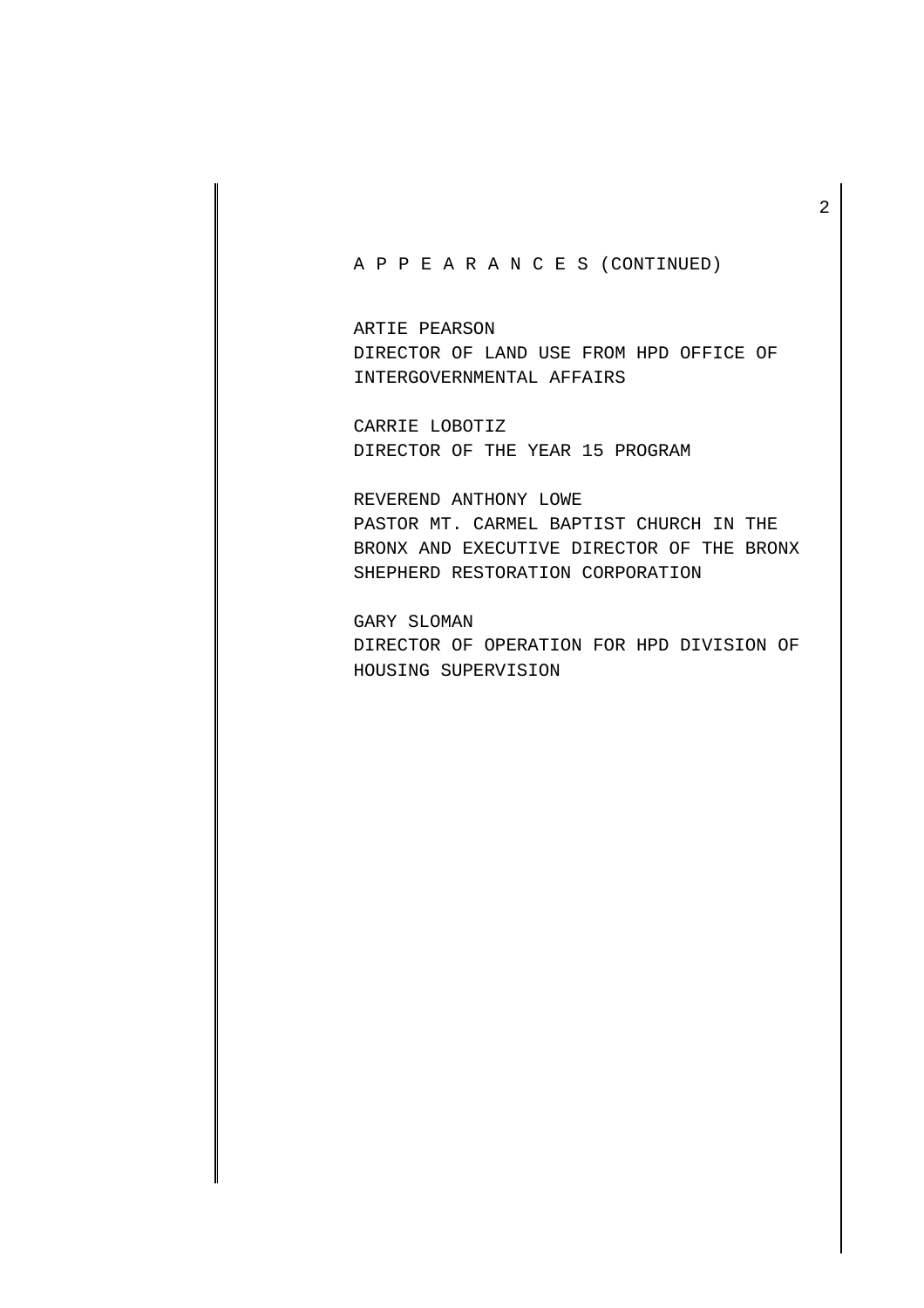1 2 3 4 5 6 7 8 9 10 11 12 13 14 15 16 17 18 19 20 21 22 23 24 SUBCOMMITTEE ON PLANNING, DISPOSITIONS AND **CONCESSIONS** CHAIR COHEN: All right, good afternoon, I'm Andy Cohen acting Chair of the Subcommittee on Planning, Dispositions and Concessions, filling in for Chair Inez Dickens who I spoke to this morning and is clearly on the mend and is at home and is going to PT and hopefully be rejoining us shortly. We are joined today by Council Members Treyger and Mealy and Council Member Mendez. How are you Rosie? [off mic]. We will be holding public hearings and voting on two items. Land Use Items 303 and 306. Both of these items are article 11 tax exemptions. We will be also voting on a motion to file land use items 307, dispositions of City property which has been withdrawn. Land Use Items 301 and 302, Brooklyn Public Library will be laid over until the Planning Sub Committee meeting scheduled for 10:30 a.m. on December  $10^{th}$  in the Committee Room of City Hall. This is a complicated issue and discussions are continuing. Land Use Item 303 is an application by the Department of Housing Preservation and Development for an article 11 tax exemption for

several multiple dwellings in the Bronx. This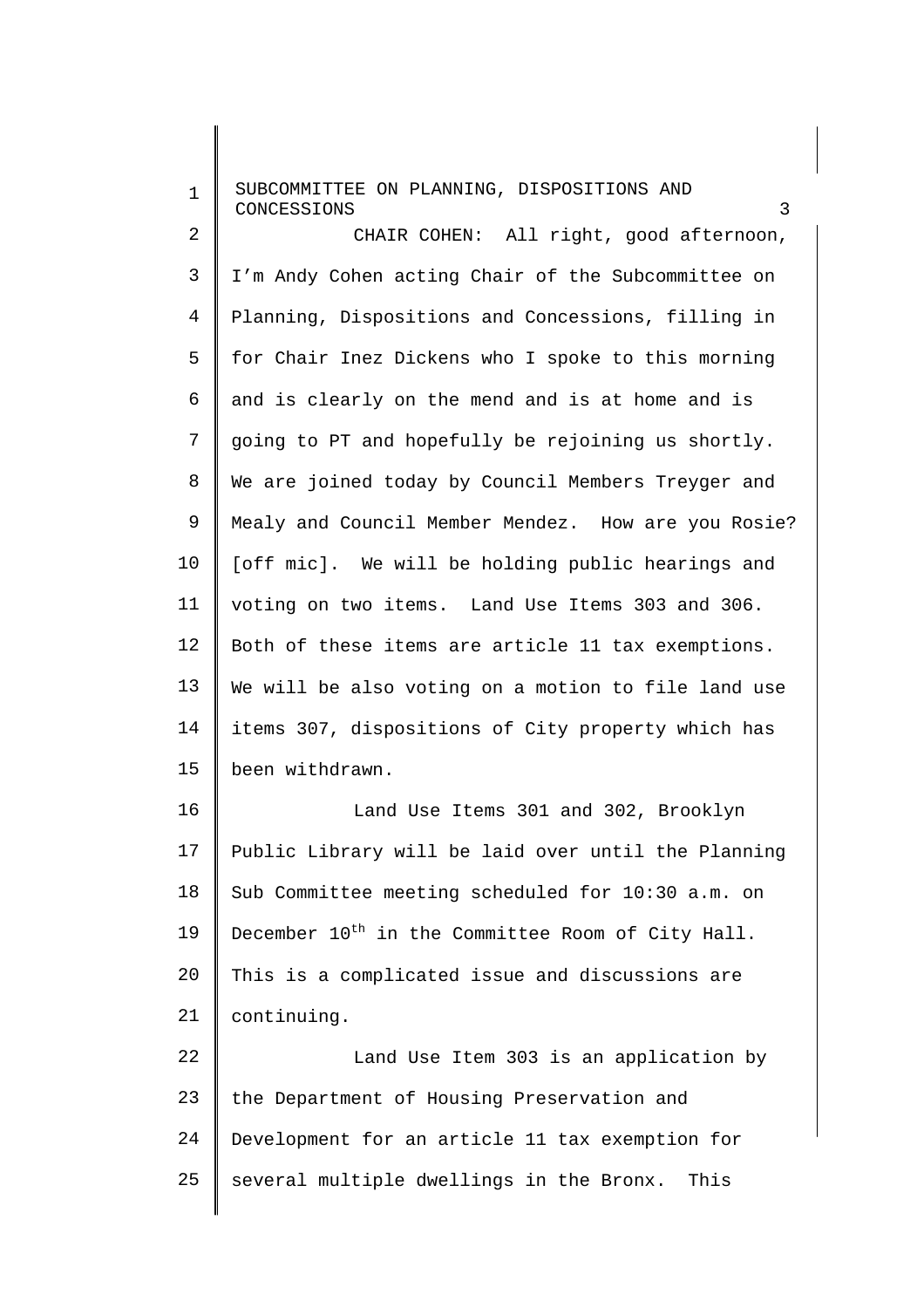| $\mathbf 1$                                  | SUBCOMMITTEE ON PLANNING, DISPOSITIONS AND<br>CONCESSIONS<br>4 |
|----------------------------------------------|----------------------------------------------------------------|
| $\overline{a}$                               | application would facilitate the rehabilitation and            |
| 3                                            | continue affordability of 19 multiple dwellings.               |
| $\overline{4}$                               | These building are located in the district of Council          |
| 5                                            | Members Cabrera, Torres, Gibson, Arroyo and Palma.             |
| 6                                            | All of these members have indicated their support for          |
| 7                                            | the application. I will now open the public hearing            |
| 8                                            | for Land Use Item 303. And will have Artie Pearson             |
| 9                                            | and Carrie Lobitz (sp), Lobotiz. Can you raise your            |
| 10                                           | right hands? Do you swear or affirm the testimony              |
| 11                                           | you're going to give before this Committee will be             |
| 12                                           | the truth.                                                     |
|                                              |                                                                |
| 13                                           | ARTIE PEARSON: Yes                                             |
| 14                                           | CHAIRPERSON COHEN: Please proceed.                             |
| 15                                           | Afternoon Acting Chair Cohen and members                       |
|                                              | of the Subcommittee. I'm Artie Pearson, Director of            |
|                                              | Land Use from HP's Office of Intergovernmental                 |
|                                              | Affairs and I'm joined by my colleague Carrie Lobotiz          |
|                                              | who's the Director of the Year 15 Program.                     |
|                                              | Land Use No. 303 consistent of an                              |
|                                              | exemption in the area containing 19 multi-family               |
|                                              | buildings located in Councils district 14, 15, 16, 17          |
| 16<br>17<br>18<br>19<br>20<br>21<br>22<br>23 | and 18 in the Bronx and is known as the Bronx                  |
| 24                                           | Shepherd CPE Equities. The area is comprised of                |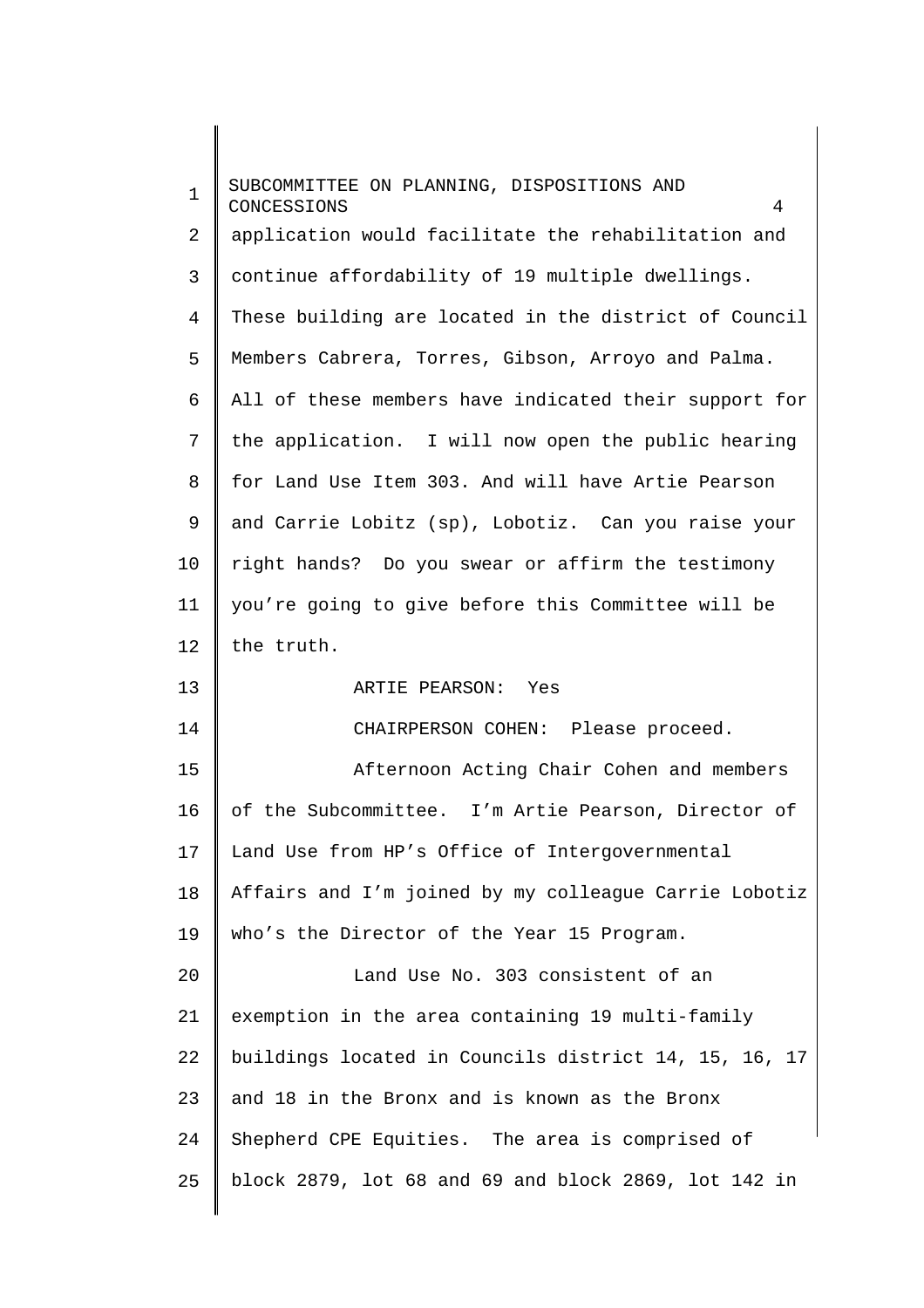| $\mathbf{1}$   | SUBCOMMITTEE ON PLANNING, DISPOSITIONS AND<br>5<br>CONCESSIONS |
|----------------|----------------------------------------------------------------|
| $\overline{2}$ | Council district 14. Block 2890, lot 17; block 2892,           |
| 3              | lot 38 in Council district 15; block 2799, lot 18;             |
| 4              | block 2903, lots 3, 41, 43 and 44; block 2971, lots            |
| 5              | 10, 12 and 14; block 2394, excuse me lot 2490, this            |
| 6              | is correct, 2934, lot 23, 26, 29, 31; block 2877, lot          |
| 7              | 268 in Council district 16; block 2662, lot 10; block          |
| 8              | 2668, lot 30 and 33; lot 2669, lot 6 and 47; block             |
| 9              | 2685, lot 48 in Council district 17; and block 3776,           |
| $10 \,$        | lot 44 in Council district 18.                                 |
| 11             | These buildings were previously approved                       |
| 12             | for disposition by the Council during the 1990's and           |
| 13             | 2001 under several former HPD rehabilitation programs          |
| 14             | and a new constructions program and a portion were             |
| 15             | developed utilizing low income housing tax credits.            |
| 16             | The current ownership structure is made up of two              |
| 17             | HDFC's and six limited partnership entities, all of            |
| 18             | which affiliates of Bronx Shepherd's Restoration               |
| 19             | Corporation. Currently the 15 year tax credit                  |
| 20             | restriction periods before the six partnerships in             |
| 21             | the portfolio have expired and the original                    |
| 22             | investment partner is exiting the project. Under HPD           |
| 23             | year 15 preservation finance initiative, HPD takes             |
| 24             | this opportunity to work with a new sponsor to                 |
| 25             |                                                                |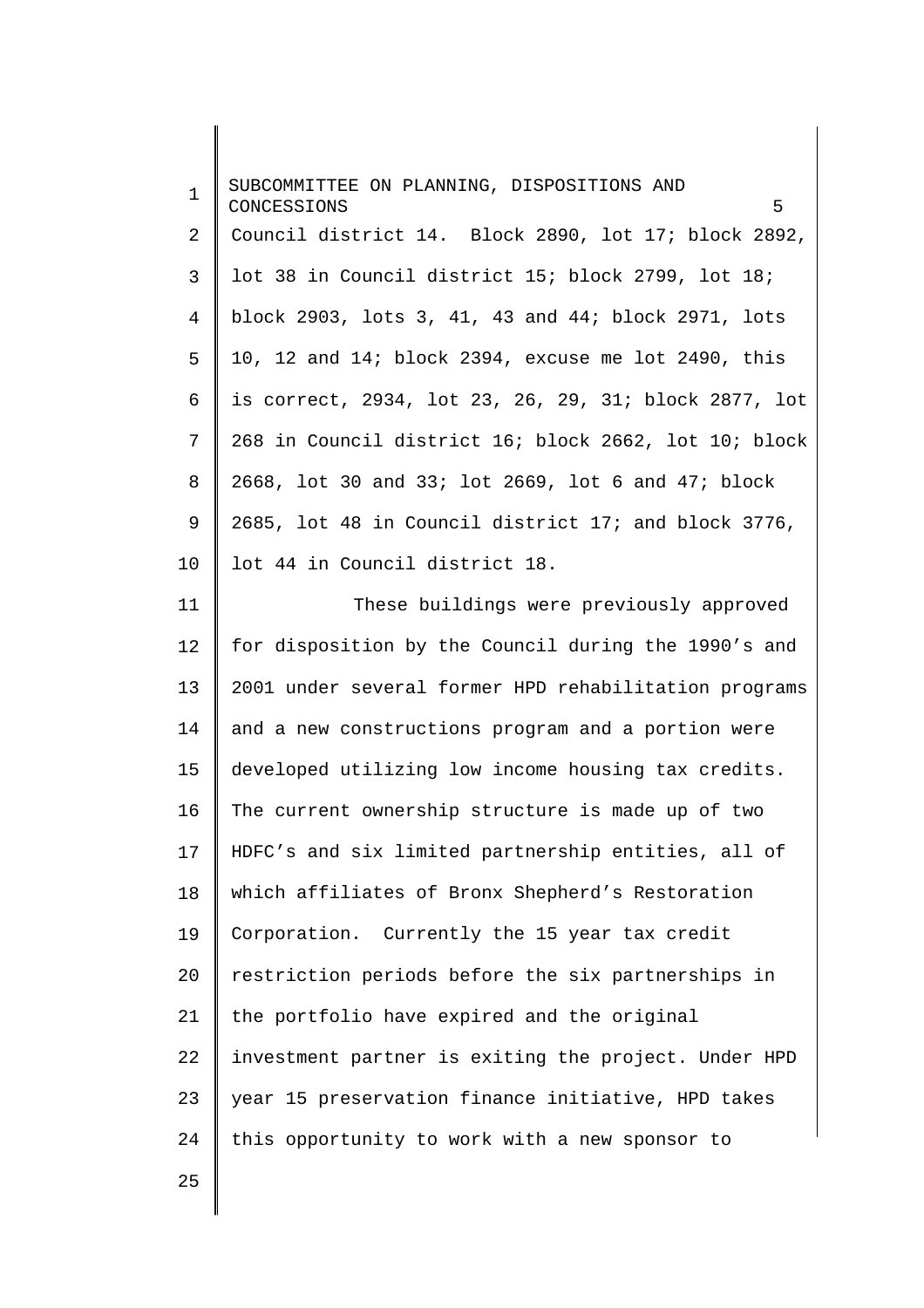1 2 3 4 5 6 7 8 9 10 11 12 13 14 15 16 17 18 19 20 21 22 23 24 25 SUBCOMMITTEE ON PLANNING, DISPOSITIONS AND CONCESSIONS 6 address any needed repairs as well as facilitate continued affordability of the rental units. The Bronx shepherds Portfolio will be consolidated under a single entity in order to facilitate refinancing as well a cash flow how the project and that will assist with funding for a moderate rehabilitation. The work will include new gas boilers, sod repairs, roof replacement, kitchen and bathroom upgrades and renovations of public areas. The sponsor will also enter into a new regulatory agreement for an additional 35 years establishing certain control upon the operation of the area. The building together contain a total of 334 residential units of which 50 will be set aside for a homeless families and the families will be coming from the Department of Homeless Services. The residential mix includes 13 studios, 120 one bedroom apartments, 128 two bedroom apartments, 62 three bedroom apartments and 11 superintendent units and well as four commercial spaces that are currently occupied. The income targets are multi-tiered including 50, 60, 80 AMI and there seven units at 165% AMI. The current rents average between \$580 for a studio and \$938 for the three bedroom apartment.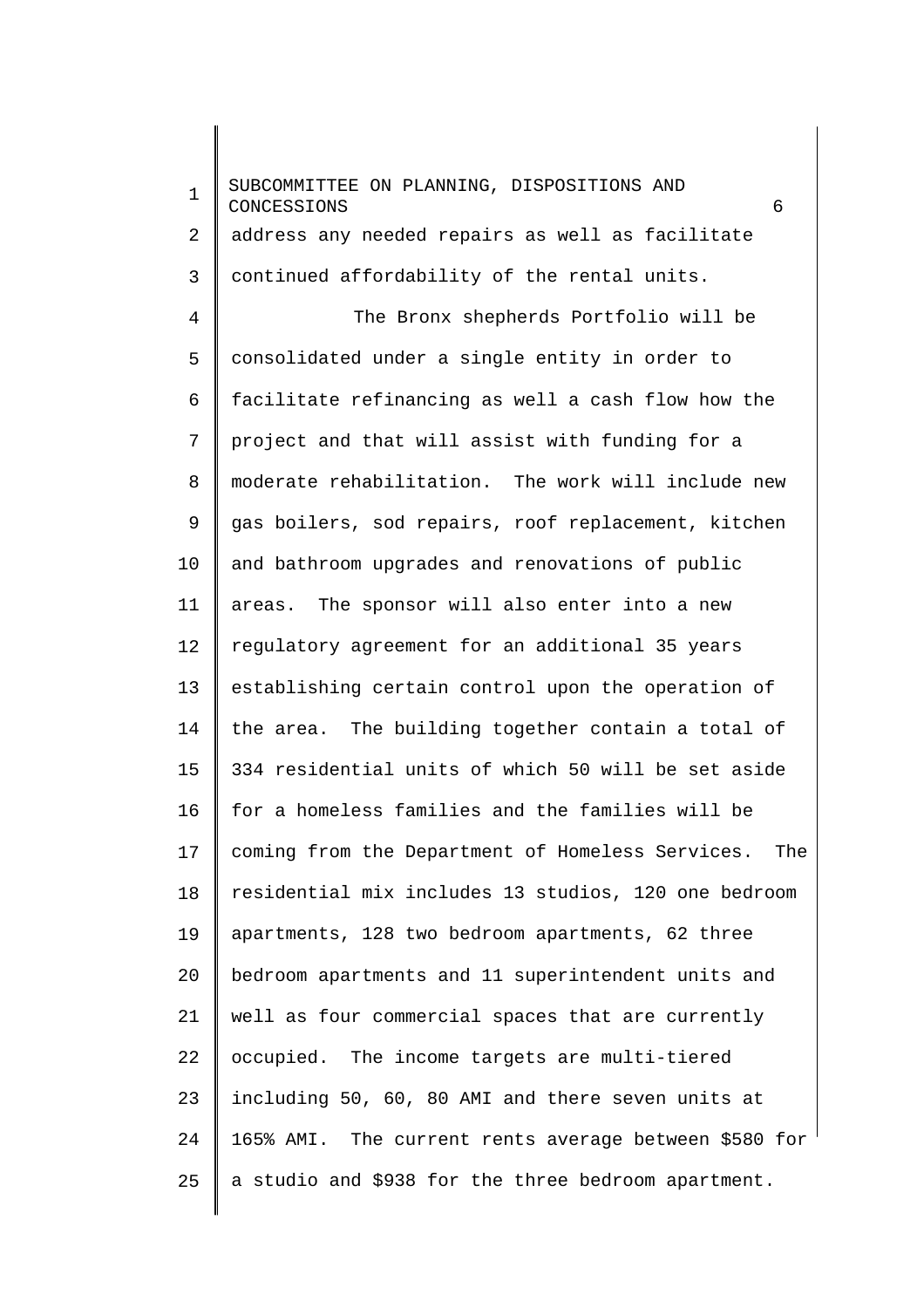1 2 3 4 5 6 7 8 9 10 11 12 13 14 15 16 17 18 19 20 21 22 23 24 25 SUBCOMMITTEE ON PLANNING, DISPOSITIONS AND CONCESSIONS 7 Today HPD is before the Planning Subcommittee seeking to terminate the article 11 tax benefits for the properties located at block 3776, lot 44 which was approved in May of 1995 and block 2685, lot 46 which was approved by the Council in June of 1999 and to approve a new article 11 tax exemption for the entire portfolio for the 35 years that will coincide with the new regulatory agreement and these tax benefits will facilitate the continued affordability of the entire portfolio and the Council Members in Council district 14, 15, 16, 17 and 18 have all indicated support for the project and we are available to answer any question that you might have. CHAIR COHEN: Thank you. Could you just of course I know perfectly well how article 11 works and all the detail but just could you give us a thumbnail, is it a total tax exemption or is it a partial, how does it work? ARTIE PEARSON: In this case it would be a full tax exemption. CHAIR COHEN: 100%. ARTIE PEARSON: Yes, that's correct. CHAIR COHEN: For the whole 35 years? ARTIE PEARSON: That's correct.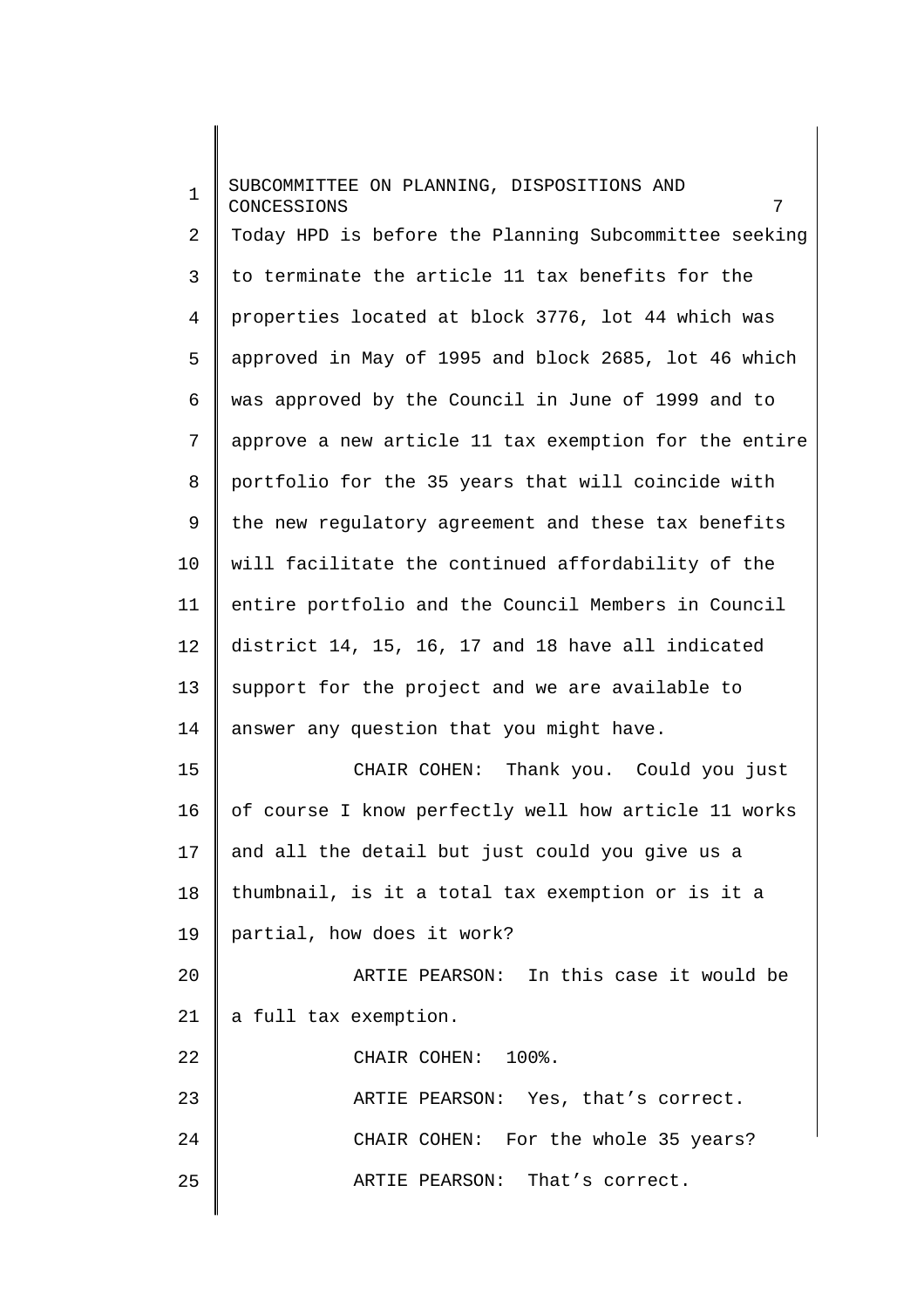1 2 3 4 5 6 7 8 9 10 11 12 13 14 15 16 17 18 19 20 21 22 23 24 25 SUBCOMMITTEE ON PLANNING, DISPOSITIONS AND CONCESSIONS 8 CHAIR COHEN: And you, and you also said that some of the units are going to be set aside for homeless families, are the, are the units currently occupied? What is the status of? ARTIE PEARSON: The 50 units will be designated for homeless families and during vacancy turnover that unit will be available for a homeless family. CHAIR COHEN: Do you have a target time when you'd like see those… those 50 units occupied by formally homeless families? CARRIE LOBOTIZ: The project currently has a portion of units that are already fulfilling the 50 unit requirement. The remainder of the units will be filled upon vacancies, so depending on turnover I would expect within the next two years. CHAIR COHEN: Two years. CARRIE LOBOTIZ: It will be the next vacancy going forward. [off mic: could she identify herself] CHAIR COHEN: She, she did, could you identify yourself again?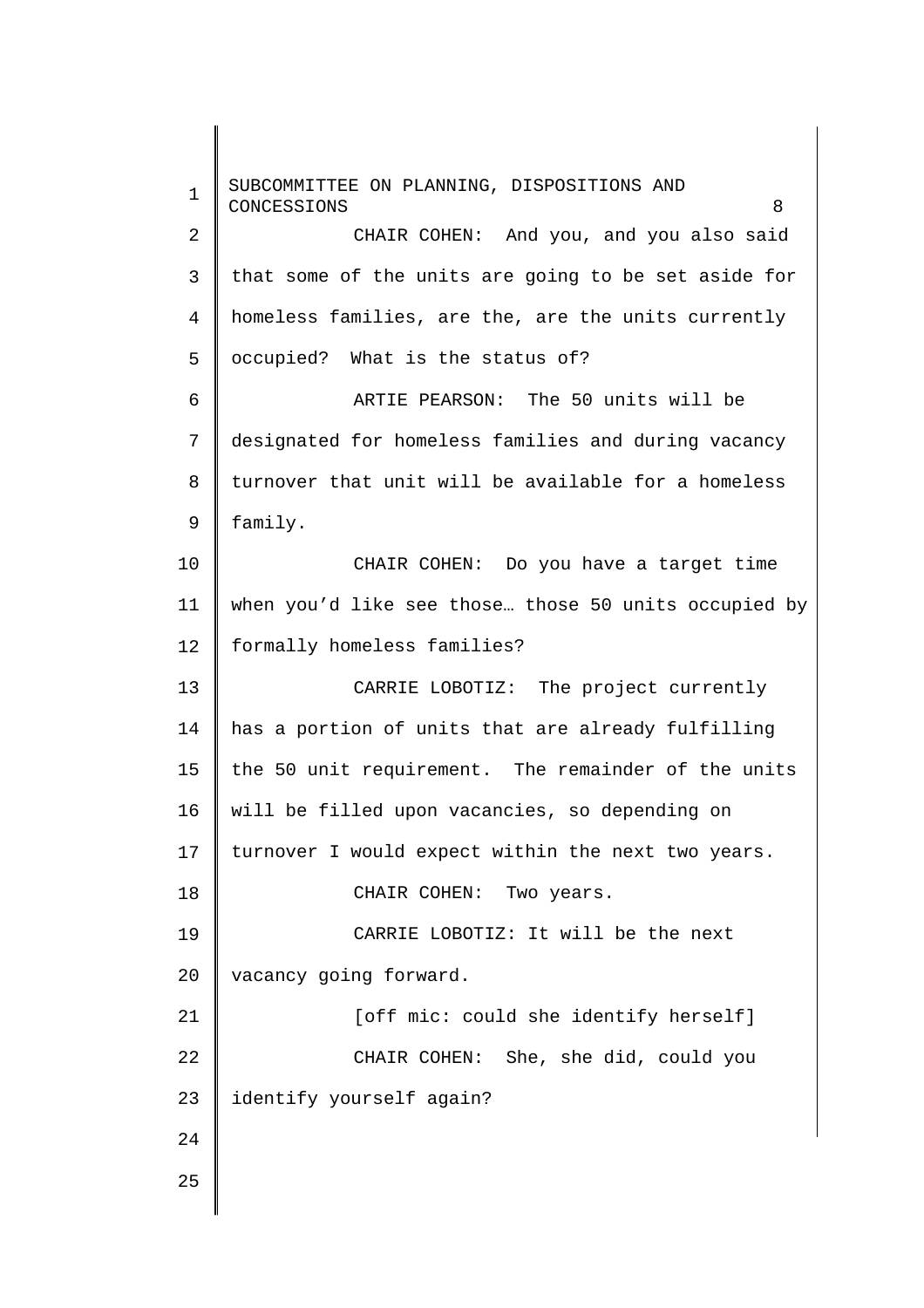1 2 3 4 5 6 7 8 9 10 11 12 13 14 15 16 17 18 19 20 21 22 23 24 25 SUBCOMMITTEE ON PLANNING, DISPOSITIONS AND CONCESSIONS 9 CARRIE LOBOTIZ: Of course, excuse me my name is Carrie Lobotiz, I'm the Director of the Year 15 Program. CHAIR COHEN: Do any of my colleagues, yes sir Council Member Treyger. COUNCIL MEMBER TREYGER: Thank you Chair and I… I certainly appreciate the fact that we… we certainly need do a lot more to address the needs of our most vulnerable in our City. I'm just curious I didn't know if I heard about if any of the homeless families need supportive services, if any of them have any extra additional needs in addition to shelter and housing. Is there, what is, what is the plan for that if any of them do need help and services? CARRIE LOBOTIZ: This project does not currently contain any set aside for supportive services so in terms of the specific financing for this project, we do not have any supportive services being offered. ARTIE PEARSON: There are, this is the home, the homeless families are as Carrie was saying are not supportive housing families, they're… there are households that are coming from DHS. I suppose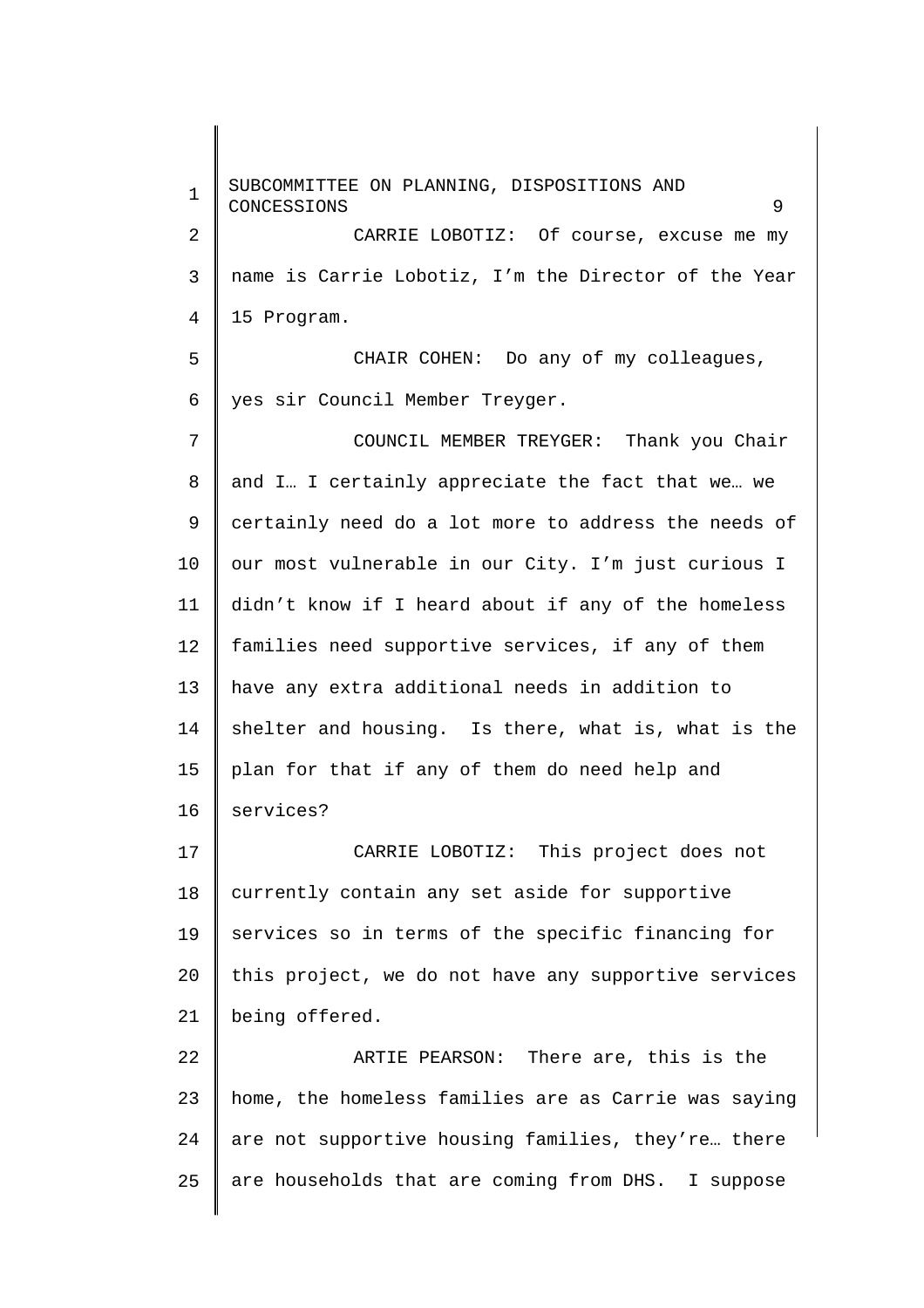1 2 3 4 5 6 7 8 9 10 11 12 13 14 15 16 17 18 19 20 21 22 23 24 25 SUBCOMMITTEE ON PLANNING, DISPOSITIONS AND CONCESSIONS 10 that if services were need they are, they're communities in the area and I do believe that Bronx Shepherd is going to have presence in this building and would certainly be available for reference. COUNCIL MEMBER TREYGER: Yeah I just want to emphasis you know for the record that I… I not every obviously, not every homeless family or person needs services but the some do and we often read about those people that do not get help and services which they need and then the repercussion for themselves and those around them, so I would just want to emphasize that the I think that we there should be some sort of mechanism to make sure that these families don't need extra services in addition to. Obviously housing is critical but I also believe that their… their some who possibly can't take care of themselves or who can't take care of others and what are we doing to make sure that their needs… needs are being met in addition to housing. So I just wanted to put that out there for the record. Thank you. ARTIE PEARSON: Thank you.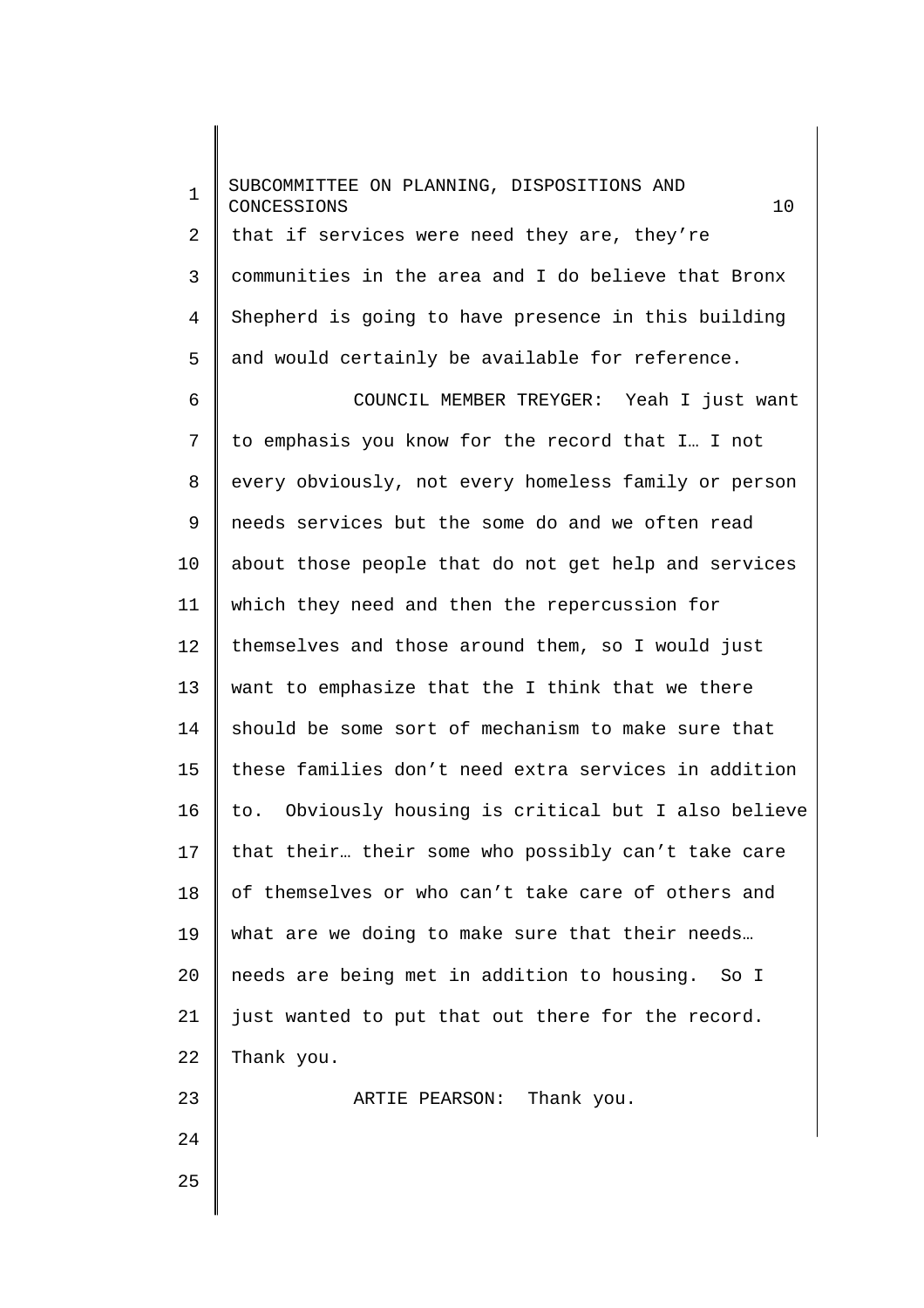1 2 3 4 5 6 7 8 9 10 11 12 13 14 15 16 17 18 19 20 21 22 23 24 25 SUBCOMMITTEE ON PLANNING, DISPOSITIONS AND CONCESSIONS 11 CHAIR COHEN: We've been joined by Council Member Rodriguez. Do you know, do all of the units need to be rehabilitated or some or? ARTIE PEARSON: All of the units are going to receive some level of rehabilitation. CHAIR COHEN: But the units if they're occupied are going to remain occupied during the rehabilitation? ARTIE PEARSON: Yes the work is going to be done with the tenants in place. CHAIR COHEN: All right, please. COUNCIL MEMBER MEALY: So they'd be no displacement whatsoever? ARTIE PEARSON: That's correct. COUNCIL MEMBER MEALY: Could on the 115, 1519, 172 Second Street, HDFC 172<sup>nd</sup> Street. The targeted income was 60% AMI; AMI rental is 43 at 30% AMI and 60% AMI. Why could not just stay 30% AMI? Or what percentage of the 43 units will be 30% AMI? CARRIE LOBOTIZ: None of the units are under in the 30% AMI, the regulatory. COUNCIL MEMBER MEALY: Excuse me. CARRIE LOBOTIZ: The regulatory agreement as far as I understand the units are restricted to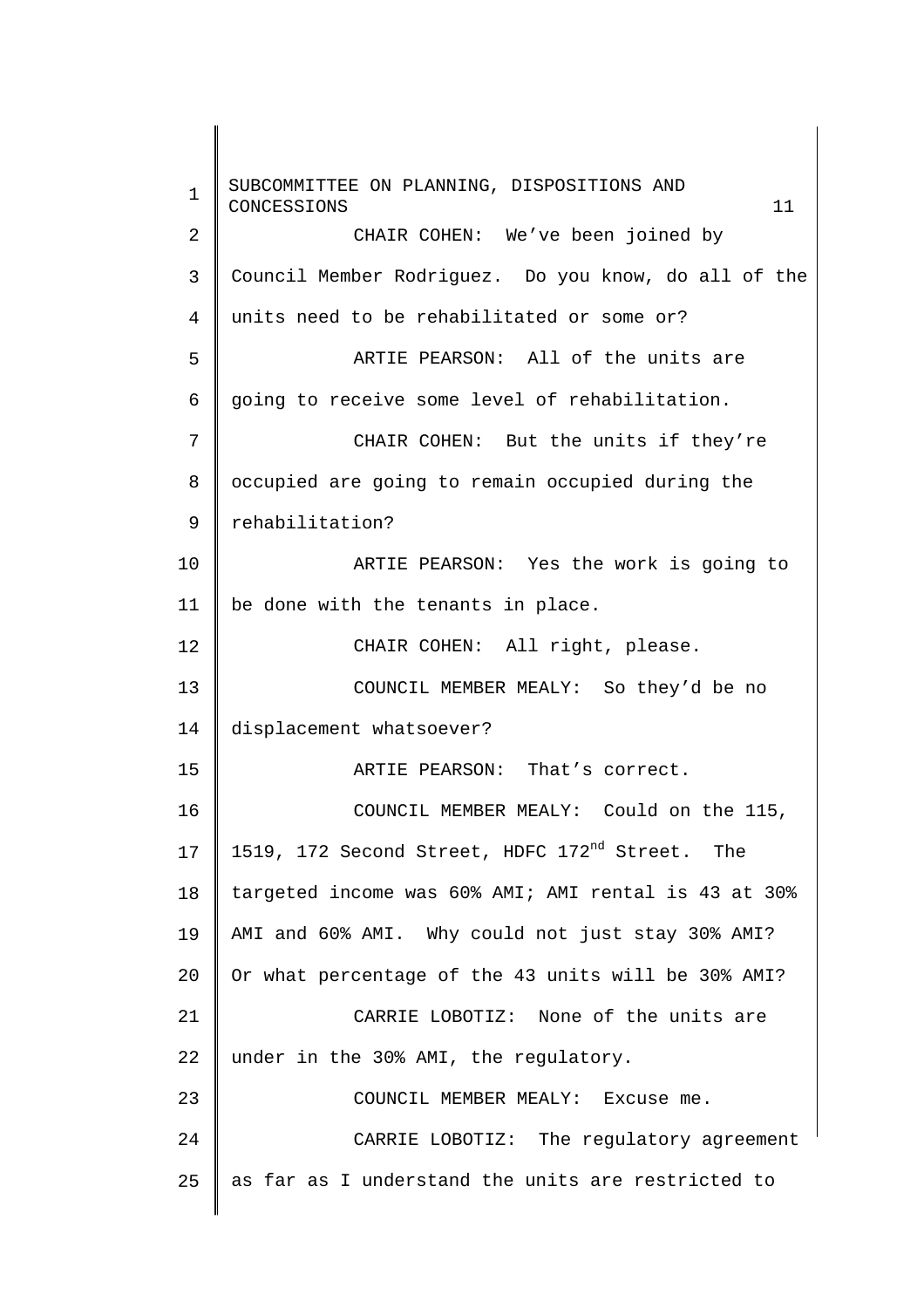1 2 3 4 5 6 7 8 9 10 11 12 13 14 15 16 17 18 19 20 21 22 23 24 25 SUBCOMMITTEE ON PLANNING, DISPOSITIONS AND CONCESSIONS 12 60% and below. So maybe it's 30% if 60% excuse me sorry. COUNCIL MEMBER MEALY: 30% of 60% ok. CARRIE LOBOTIZ: Ok. COUNCIL MEMBER MEALY: All right now I got it. Thank you. CARRIE LOBOTIZ: Ok. No problem. CHAIR COHEN: Anybody else have any questions? Going once, going twice, ok. Are there members of the public who wish to, thank you for your testimony. Are there any members of the public who wish to testify? You can testify but when you're done you'll need to fill out a ok. UNKNOWN: I actually represent Bronx shepherds Restoration Corporation and have acted as in-house Counsel for a considerable period of time. I'd like to make the honorable Council persons aware of how important that this is to the Bronx community. The member that are the residents of the housing there are under extreme direst. The properties came into existence 15 years ago. Fifteen years they have not had changes, they have not had they've had to use the same kitchen, the same bathroom, the same restroom for over 15 years. There has not been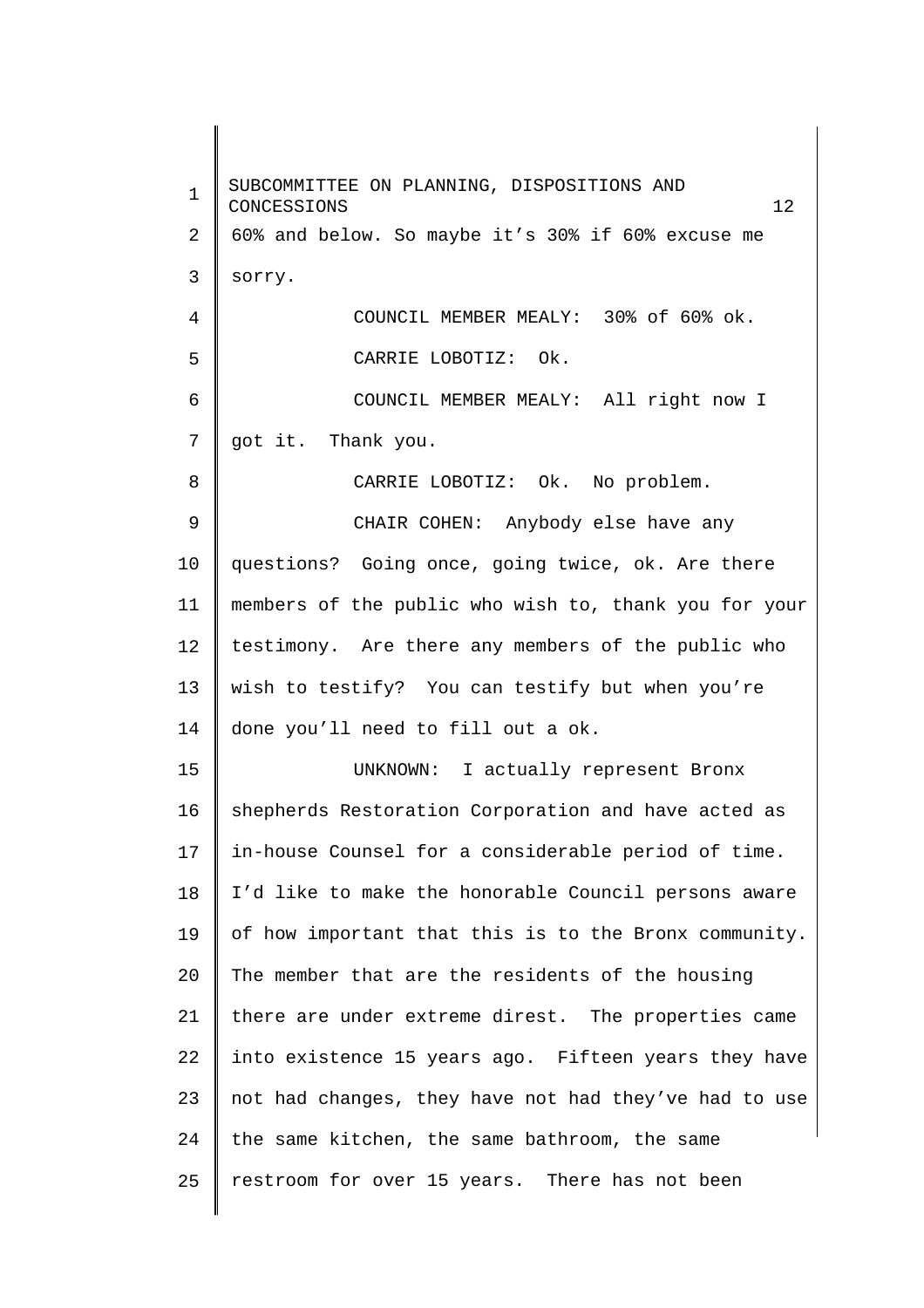1 2 3 4 5 6 7 8 9 10 11 12 13 14 15 16 17 18 19 20 21 SUBCOMMITTEE ON PLANNING, DISPOSITIONS AND CONCESSIONS 13 enough economic strength in order to provide for additional support where the property would ultimately fail. As you're aware over a 15 year period the cost of running houses rise while the amounts that you collect stay relatively the same. What this would do is open those individuals who are residing in the property. Many of which who have resided there for over 10 to 15 years. Give them an opportunity to have more suitable housing in the Bronx community. Those individuals are proud members of the Bronx community and they really deserve a better standard of housing then what is been able to be provided thus far. CHAIR COHEN: Well let me just ask a follow-up, it seems like that the AMI are… are… are aggressive but in terms of will the net rents go up or will they go down or what… what do we anticipate the impact on rent from what people are presently paying? ARTIE PEARSON: Well the units are all

22 23 24 25 rent stabilized, I mean so there will increases based on the rent stabilization whatever those increase are. Over time the rents may rise for some of these units some of the, I should say that the marketing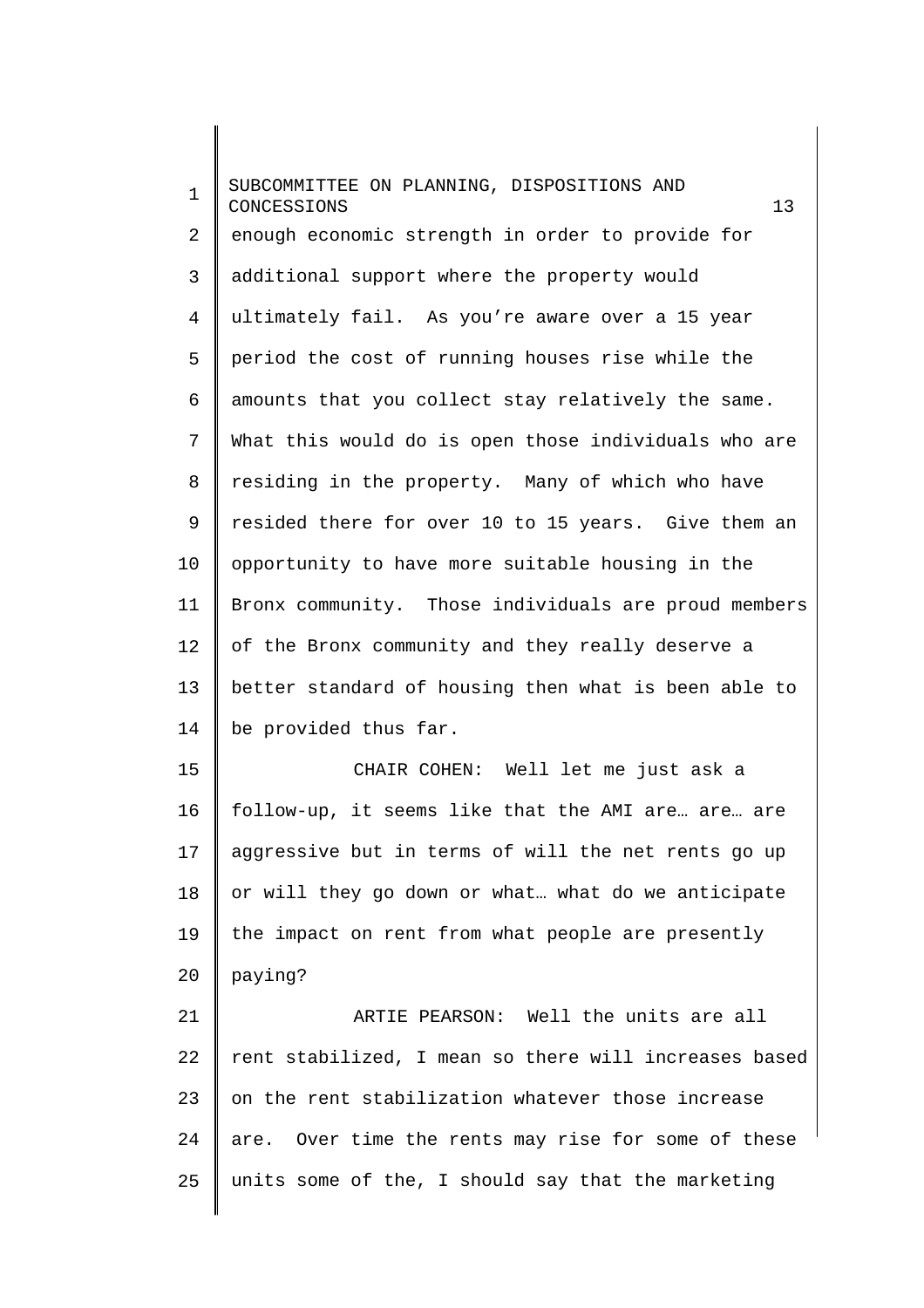1 2 3 4 5 6 7 8 9 10 11 12 13 14 15 16 17 18 19 20 21 22 23 24 25 SUBCOMMITTEE ON PLANNING, DISPOSITIONS AND CONCESSIONS 14 AMI's will go up so you know people making a little bit more money will have an opportunity to move into some of these units but that would not be for a long time. CHAIR COHEN: So if I, if I presently am a resident and if what if my rent is above 60% of the AMI will it could it, could it go down? ARTIE PEARSON: I don't think it would go down. The units are capped you know based on the regulatory agreement, the units are capped at a certain AMI and those are the… the marketed apartments that these tenants can… can be marketed to. But the rents themselves would be a certain percentage of what that cap is on the AMI. So as we were explaining earlier that the… the rents would be 30% of… of 60% of AMI, so a tenant making up to 60% of that area median income, their rent would be 30% of whatever that number is. But over time you know as time goes by the… the caps can rise. CHAIR COHEN: And they'll rise consistent with rent stabilization. ARTIE PEARSON: That's correct. COUNCIL MEMBER MEALY: I'm back to the 50% homeless and how would you do, your saying once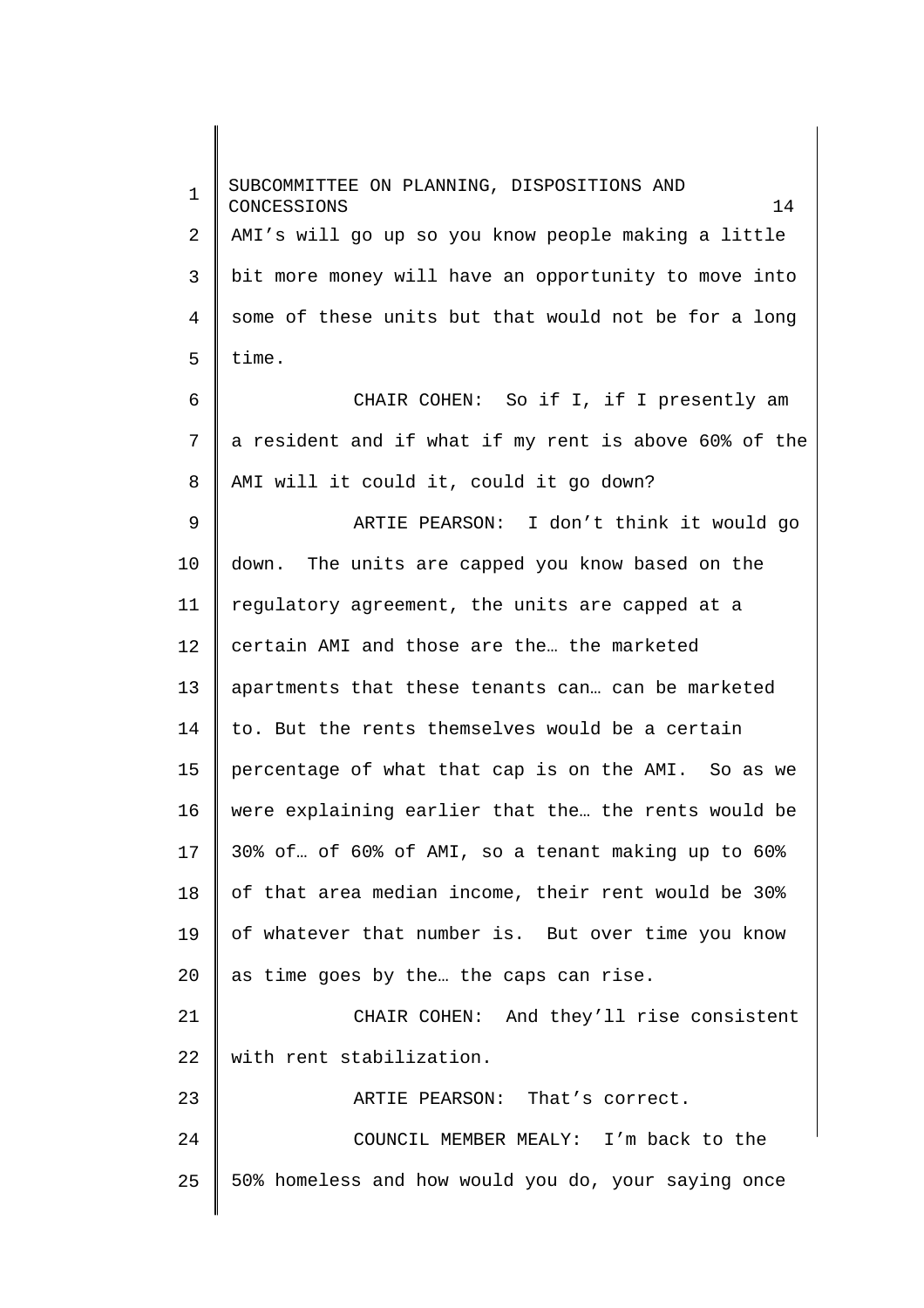| $\mathbf 1$    | SUBCOMMITTEE ON PLANNING, DISPOSITIONS AND<br>15<br>CONCESSIONS |
|----------------|-----------------------------------------------------------------|
| $\overline{a}$ | an apartment get vacant you would put a homeless                |
| 3              | family in that apartment. And if the families do                |
| 4              | not, so how would this development be able to sustain           |
| 5              | itself if some if 50 people do not move out of that             |
| 6              | apartment because housing is very scarce and I tell             |
| 7              | you the truth I wouldn't move. I would stay in the              |
| 8              | one apartment until you finish it and go right back             |
| 9              | in. So how would you get that 50% homeless if people            |
| 10             | are living in apartments right now?                             |
| 11             | ARTIE PEARSON: Well I think that's a                            |
| 12             | difficult question to answer because people may not             |
| 13             | move.                                                           |
| 14             | COUNCIL MEMBER MEALY: But they basing                           |
| 15             | the funding on this are they not?                               |
| 16             | ARTIE PEARSON: Hold on a second.                                |
| 17             | COUNCIL MEMBER MEALY: That 50%?                                 |
| 18             | CARRIE LOBOTIZ: So in terms of your                             |
| 19             | question regarding the homeless, there are 50 units             |
| 20             | of the total 330.                                               |
| 21             | COUNCIL MEMBER MEALY: There not vacant                          |
| 22             | right now.                                                      |
| 23             | CARRIE LOBOTIZ: No the requirement is                           |
| 24             | $50.$                                                           |
| 25             | COUNCIL MEMBER MEALY: All right.                                |
|                |                                                                 |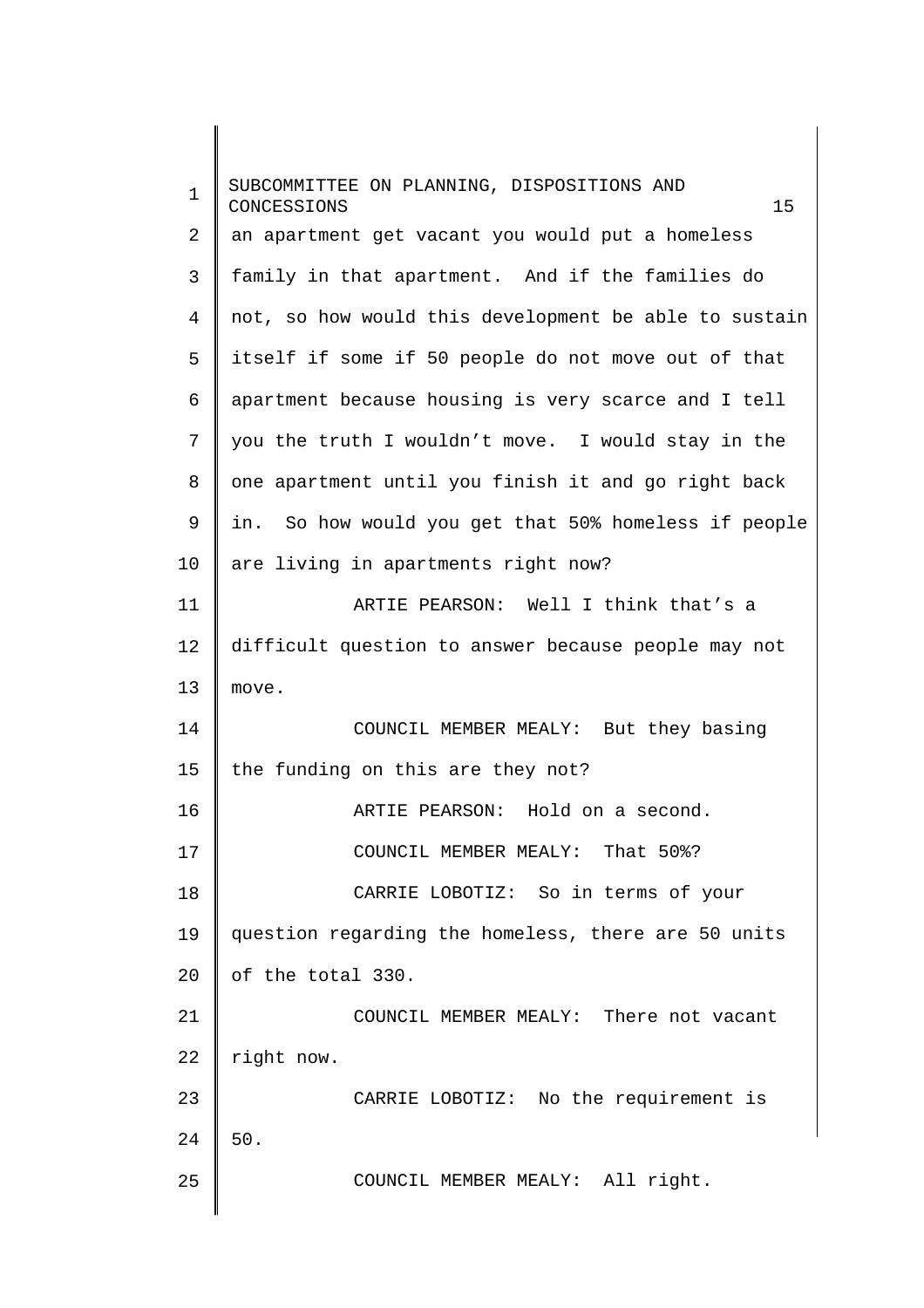1 2 3 4 5 6 7 8 9 10 11 12 13 14 15 16 17 18 19 20 21 22 23 24 25 SUBCOMMITTEE ON PLANNING, DISPOSITIONS AND CONCESSIONS 16 CARRIE LOBOTIZ: The building is currently meeting the project is currently meeting a portion of that; unfortunately I do not know who many current homeless tenants are in the building at this time. COUNCIL MEMBER MEALY: Do you know how many vacant apartments are in the building? ARTIE PEARSON: Hold on one second. And also just while I'm looking up the information, it's 50 units across the 334 units, it's the entire portfolio, it's not just one building. COUNCIL MEMBER MEALY: But it still will be hard to get up to 50. Because people know it they get out of that apartment, it practically nowhere else for them to live. CARRIE LOBOTIZ: So at the time of the submission there were 22 vacancies. The owner has been working to lease those vacancies up. A portion of those vacancies are set aside for the homeless families. I… I understand your question. There is natural turnover that happens in projects. We see turnover rates. COUNCI LMEMBER MEALY: Sometimes.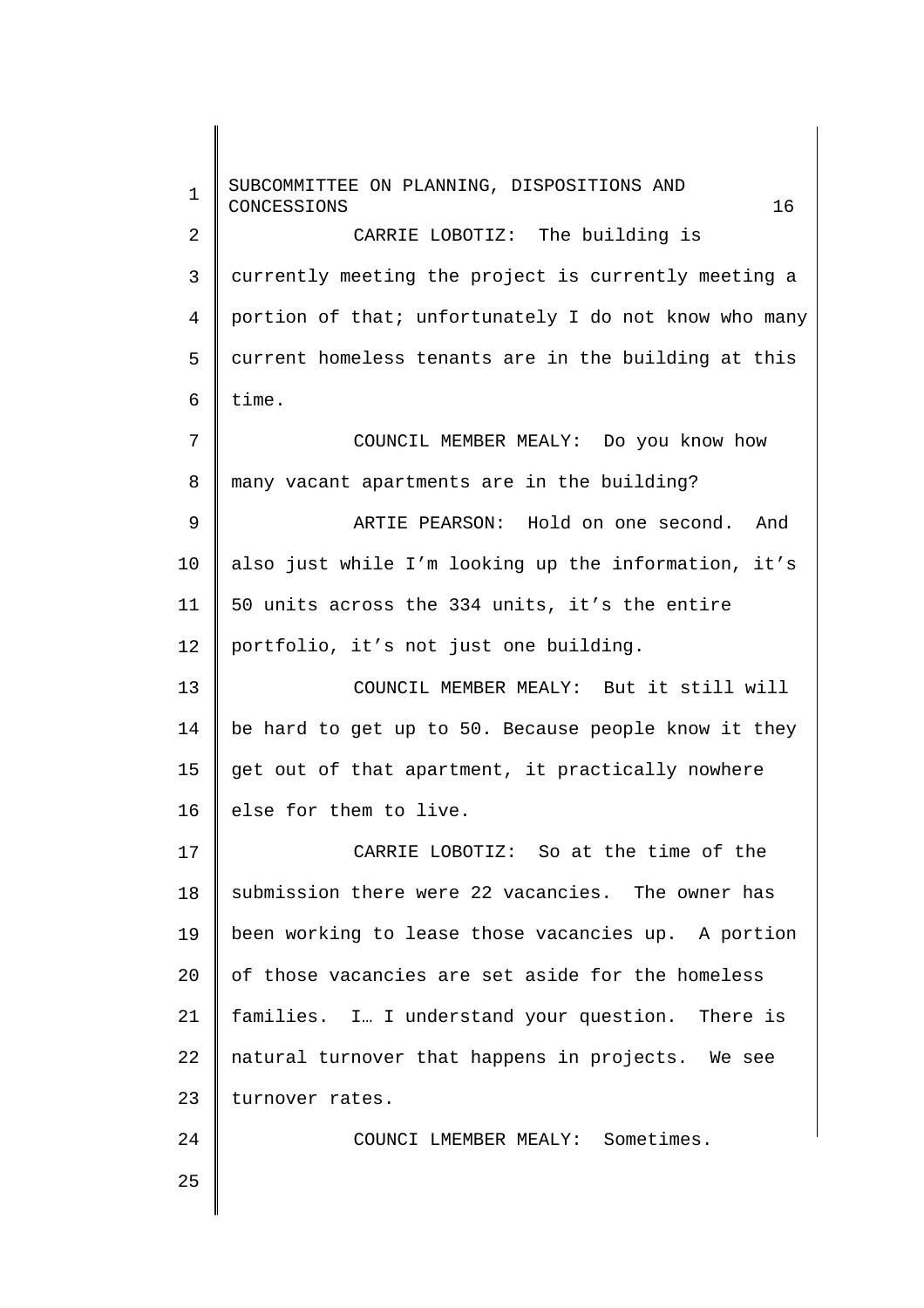1 2 3 4 5 6 7 8 9 10 11 12 13 14 15 16 17 18 19 20 21 22 23 24 25 SUBCOMMITTEE ON PLANNING, DISPOSITIONS AND CONCESSIONS 17 CARRIE LOBOTIZ: Sometimes we see turnover rates of typically three to four percent in our projects. Just through the natural course of people moving on or you know whatever family reason cause them to move. COUNCIL MEMBER MEALY: Well how much are their finances based on these 50, not that much? CARRIE LOBOTIZ: None. COUNCIL MEMBER MEALY: None. CARRIE LOBOTIZ: This is a regulatory requirement. Part of the regulatory requirement comes from our terms sheet. Our terms sheet you know, our term sheet is being met in terms of our funding requirements in this. So it's tied to our requirements and our terms sheets in order to put in City Capital. However, there's no additional funding that's tied specifically to the fulfillment of the 50 units. COUNCIL MEMBER MEALY: Ok then. All right thank you. CHAIR COHEN: All right are there any additional, anybody else that wish to speak on this? All right. Seeing none I will now close the public hearing.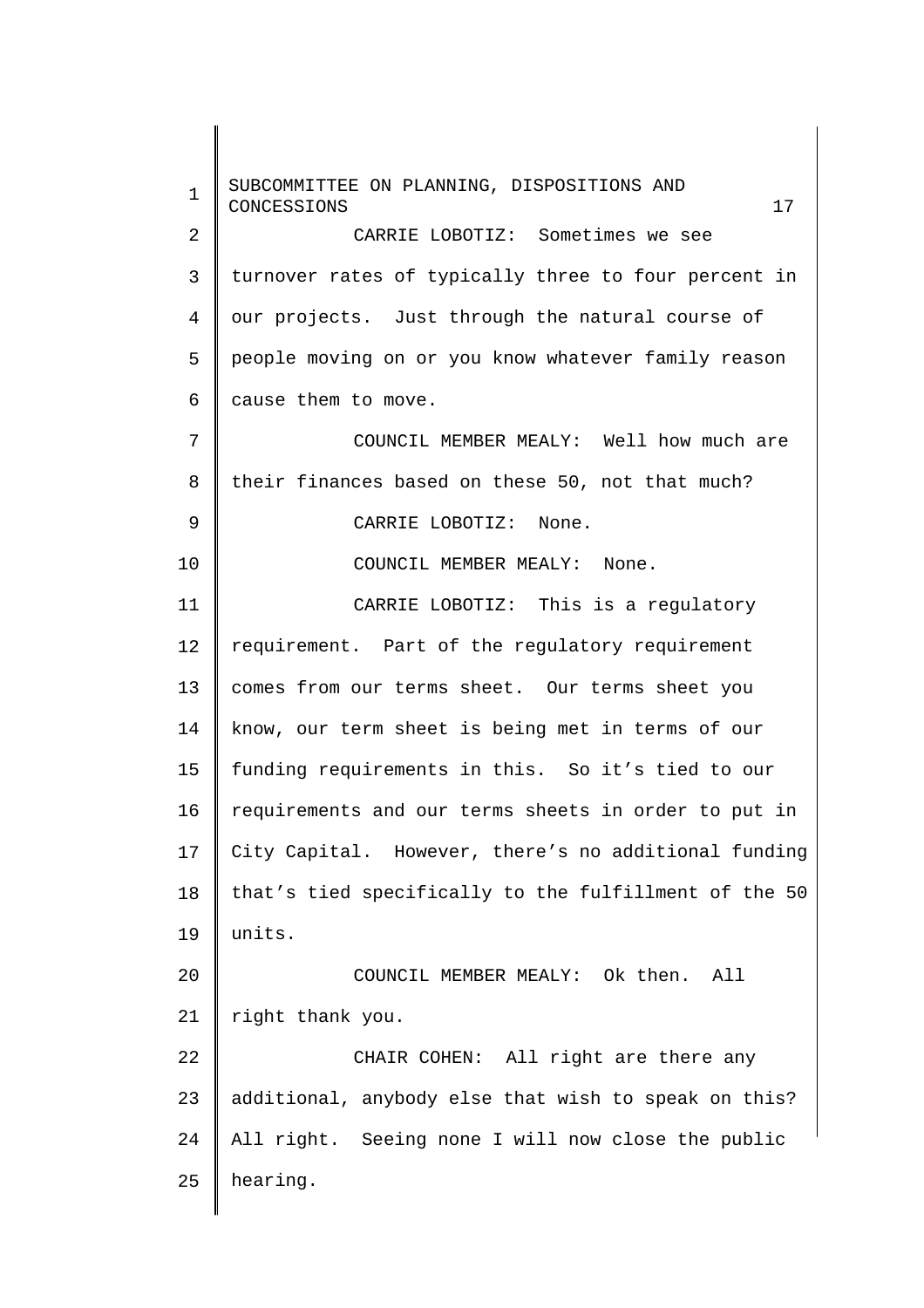1  $\overline{a}$ 3 4 5 6 7 8 9 10 11 12 13 14 15 16 17 18 19 20 21 22 23 24 25 SUBCOMMITTEE ON PLANNING, DISPOSITIONS AND CONCESSIONS 18 COUNCIL MEMBER MEALY: We have one more. CHAIR COHEN: We do. One more. COUNCI MEMBER MEALY: We defiantly want to hear his voice. CHAIR COHEN: Please. REVEREND ANTHONY LOWE: I'm Reverend Anthony Lowe, I pastor the Mt. Carmel Baptist Church in the Bronx. I'm also the Executive Director of the Bronx Shepherds Restoration Corporation. I've sat in this particular seat since February of this year. And I wanted to interject that this organization has been in existence since 1980 and it was built around the philosophy of community of faiths coming together to restore the quality of life for the residence of the Bronx. When the Bronx was a poster child of urban decay. It was Bronx Shepherd that was at the fore of providing housing and turning the housing stock around and it's that same philosophy that drives us now along with the collaborative position that we have with government entities. There is the moral compass that… that drives our organization to ensure that the question as it regards to those, in regards to those who are in need homeless. That's on our agenda. With the shift in the environment in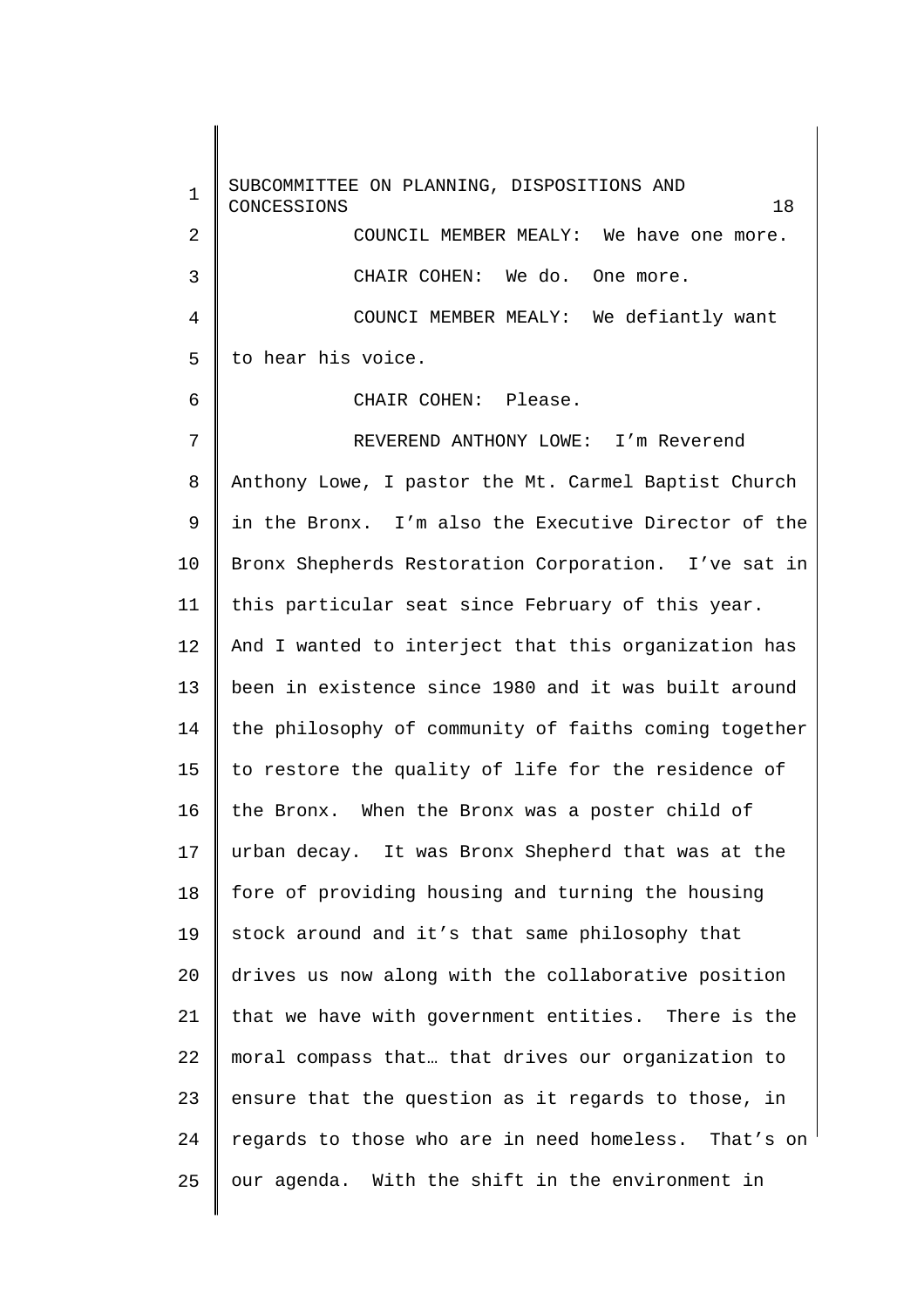1 2 3 4 5 6 7 8 9 10 11 12 13 14 15 16 17 SUBCOMMITTEE ON PLANNING, DISPOSITIONS AND CONCESSIONS 19 housing, our organization has had to shift also and it is doing so, this… this new dynamic of providing space for the homeless is… is new to the Bronx Shepherd. And we have resolved, we being the Board of Directors and about 70 pastors that give resource and share for the direction of the organization we have resolved to do whatever needs be done to address the needs that our impacting our community with the homeless being one. We… we also address the needs of the elderly and so we would, we will apply to the necessary entities to become a provider and… and ensure that all of the necessary services are in place as we improve our housing stock and look to even become more involved in the development of new housing for the Bronx. COUNCIL MEMBER TREYGER: Pastor I really

18 19 20 21 22 23 24 thank you for your commitment through standing by your community that you serve through thick and thin and I just, I… I… I can't emphasize enough the importance of making sure that as we provide housing and provide and support that we consider adding wrap around services where needed. Because it's been my since and my history working in recent in the Coney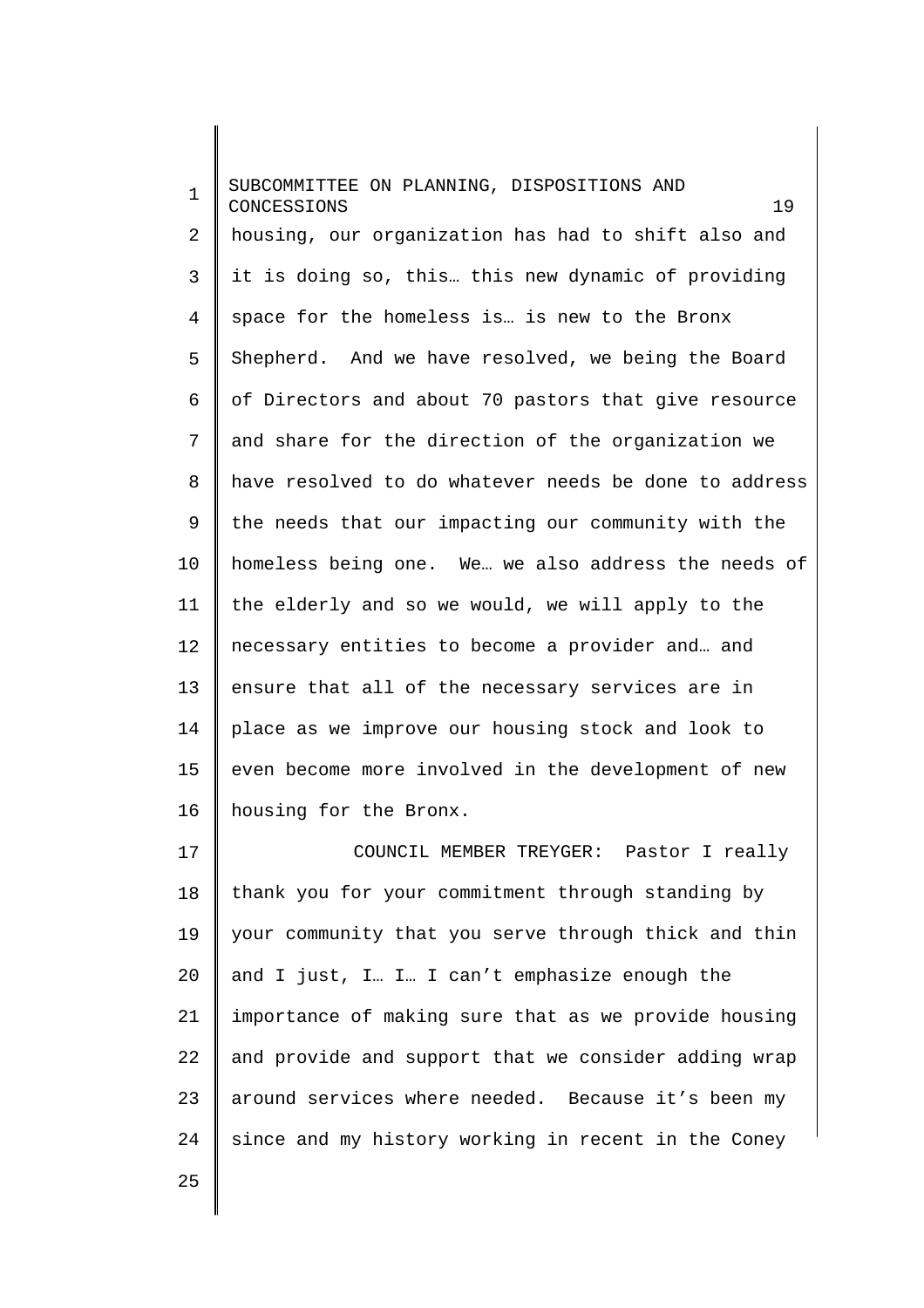1 2 3 4 5 6 7 8 9 10 11 12 13 14 15 16 17 18 19 20 21 22 23 24 SUBCOMMITTEE ON PLANNING, DISPOSITIONS AND CONCESSIONS 20 Island community that some of the families in need, need more than just housing. PASTOR ANTHONY LOWE: Right. COUNCIL MEMBER TREYGER: And so it had to be my job to connect them to additional wrap around services so again I think you're doing god's work, wonderful work. I would just you know strongly recommend that you partner up with some wrap around groups service organizations to provide additional you know needs to these families. But again thank you for what you're doing. PASTOR ANTHONY LOWE: Thank you. CHAIR COHEN: I'll just share with my… my two Brooklyn colleagues and my colleague from Manhattan. The Bronx Shepherd really has been a bulk board against you know when the Bronx was really really reeling and needed help. Bronx Shepherd really and you see their buildings all over the, all over the Borough now and I know I can personally vouch for the good work that they do, so I'm happy to do that. All right now I will close the… the public hearing on this item and I will turn the page. So take this page.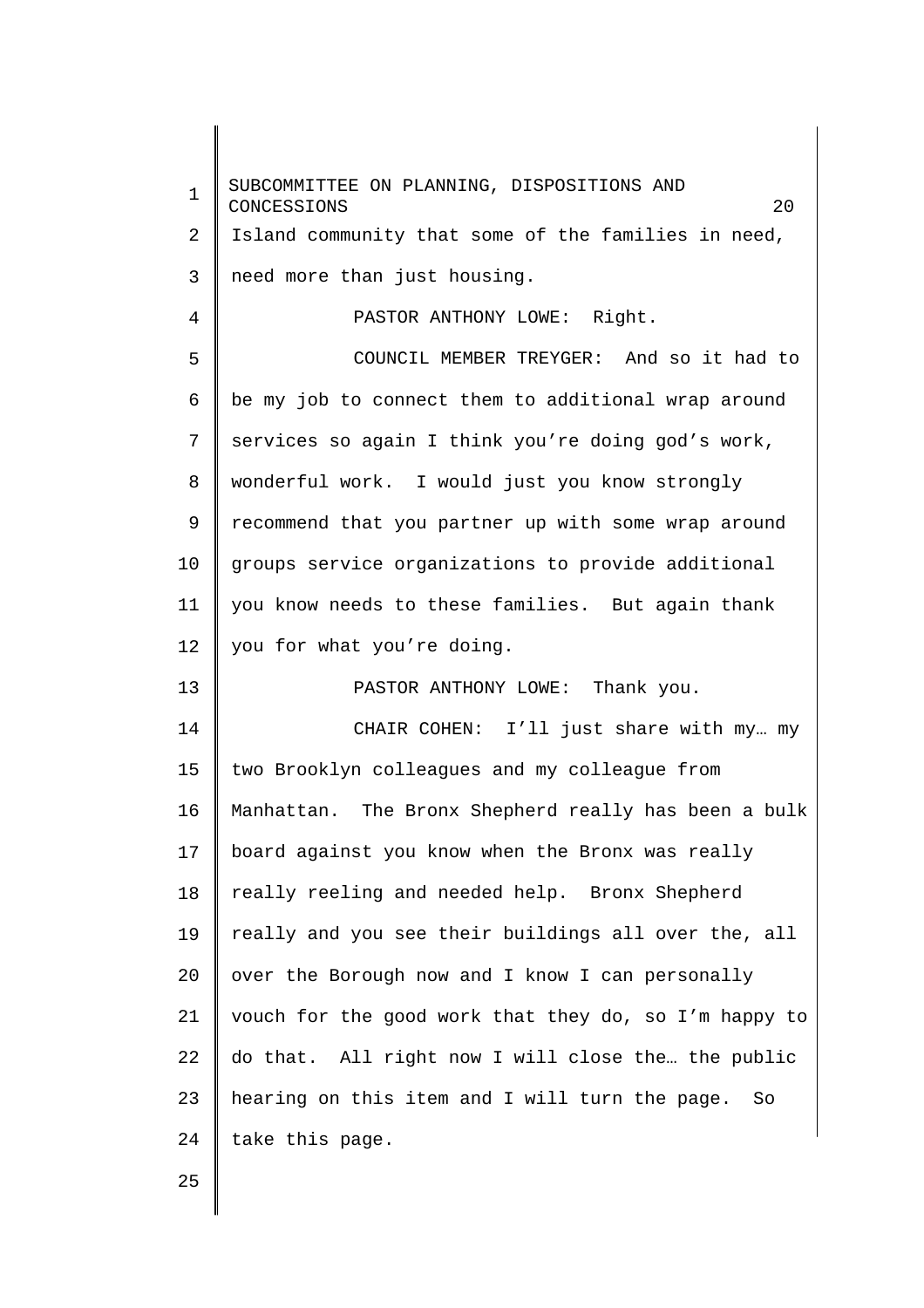1 2 3 4 5 6 7 8 9 10 11 12 13 14 15 16 17 18 19 20 21 22 23 24 25 SUBCOMMITTEE ON PLANNING, DISPOSITIONS AND CONCESSIONS 21 [off mic: were gonna, we vote after right?] CHAIR COHEN: All right. Land Use Item 306 is an application by the Department of Housing Preservation and Development to amend previously approved article 11 tax exemption for a property in Manhattan. This application would facilitate the rehabilitation continued affordability of one multiple dwelling with 16 units. This building is located in Council Member Mendez district and she has indicated her support for the application and I'll let her indicate that by you know, without my help, without my help. And I will now, before we have a public hearing I'm going to. [off mic: Kell are you going to speak first?] COUNCIL MEMBER COHEN: Ok, all right. Now so I will now open the public hearing on Land Use Item 306 and we have Artie Pearson and Gary Sloman. ARTIE PEARSON: Again I'm Artie Pearson, Director of Land Use from HPD's Office of Intergovernmental Affairs and I'm joined by Gary Sloman, he's Director of Operations for HPD Division of Housing Supervision. Land Use No. 306 consists of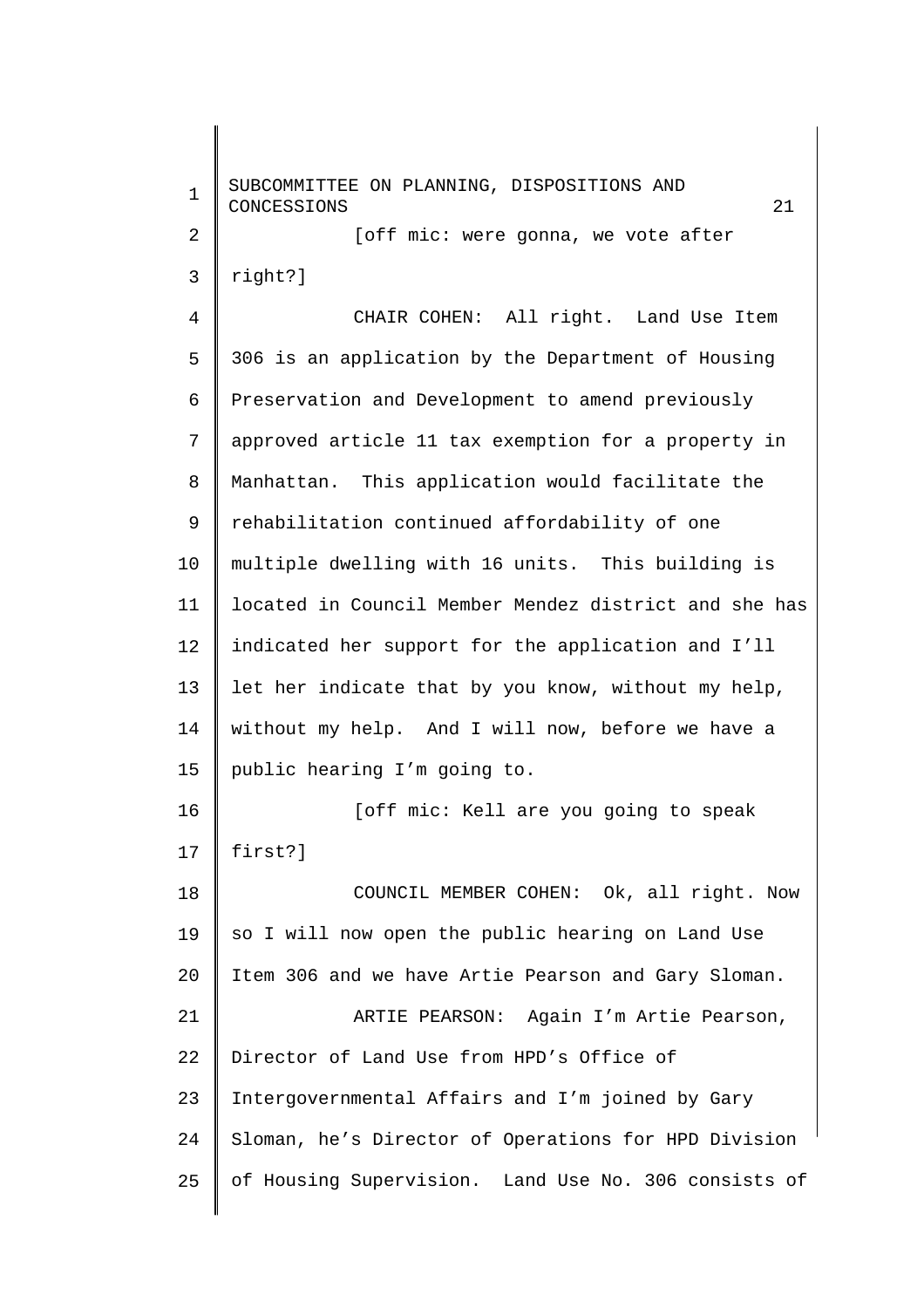1 2 3 4 5 6 7 8 9 10 11 12 13 14 15 16 17 18 19 SUBCOMMITTEE ON PLANNING, DISPOSITIONS AND CONCESSIONS 22 an proposed amendment to a previously approved tax exemption for property located at block 390, lot 9; also known as 304 to 306 East  $8<sup>th</sup>$  Street, HDFC. On May 28, 1992, the City Council approved the project which provides cooperative housing for low income families. In view of the HDFC's financial hardship to the phase out of J51, HPD sort Council approval for an article 11 tax exemption which was approved on October 2013. In 2014 HPD obtained a new resolution correcting the HDFC status as a lease of the property and established a date by which the project closed and signed a new regulatory agreement. However because of delays the project has not closed and therefore HPD is before the Council seeking to extend the date by which the closing must occur to November 1st, 2016 and Mr. Sloman and I are here to answer any question that you might have. CHAIR COHEN: Thank you. Council Member

20 Mendez.

21 22 23 24 25 COUNCIL MEMBER MENDEZ: Thank you for being here again on this matter. This has a history where we keep trying to get the tax abatement to this building and then in the previous administration some administrative glitch didn't get it here and then at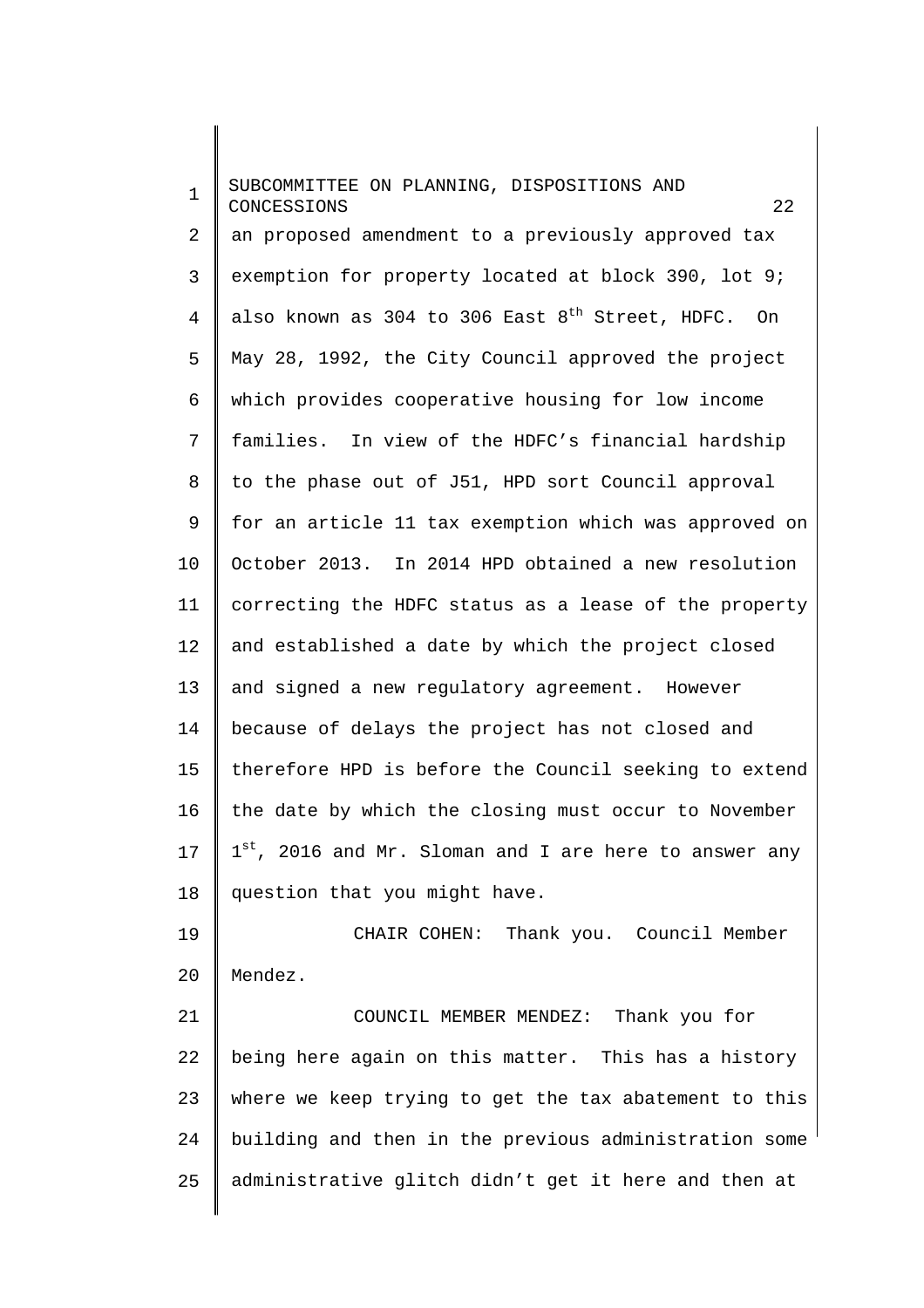1  $\overline{a}$ 3 4 5 6 7 8 9 10 11 12 13 14 15 16 17 18 19 20 21 22 23 24 25 SUBCOMMITTEE ON PLANNING, DISPOSITIONS AND CONCESSIONS 23 the beginning of this year we were going to vote on this again and then I… I raised some issues with new regulatory agreement that the… the cooperators had not been given sufficient time to review and I raised other issues with specific language in the regulatory agreement that I, that I found just too restrictive moving forward for all the HDPF's in the City because I'm clear that we try to make this the standard. I don't know if anyone's here from 306 is… is the treasurer, is it Alphonso is… is Wanda Alphonso? Ok she was not able to make it. So I just wanted to go on the record saying how supportive I am of this and trying to make this happen. I just have concerns because since last year when we raised these issues, I've been trying to get meeting with HPD so that we can work through what the restrictive parts of the regulatory agreement were and to try to get to a better place to have that be the standard. I have this issue with another building, these two building in terms of an HDFC and as cooperators who did sweat in there building are exemplary. They are very much committed to keeping these units as permanently affordable and have taken action through the years when people tried to illegally sublet and do other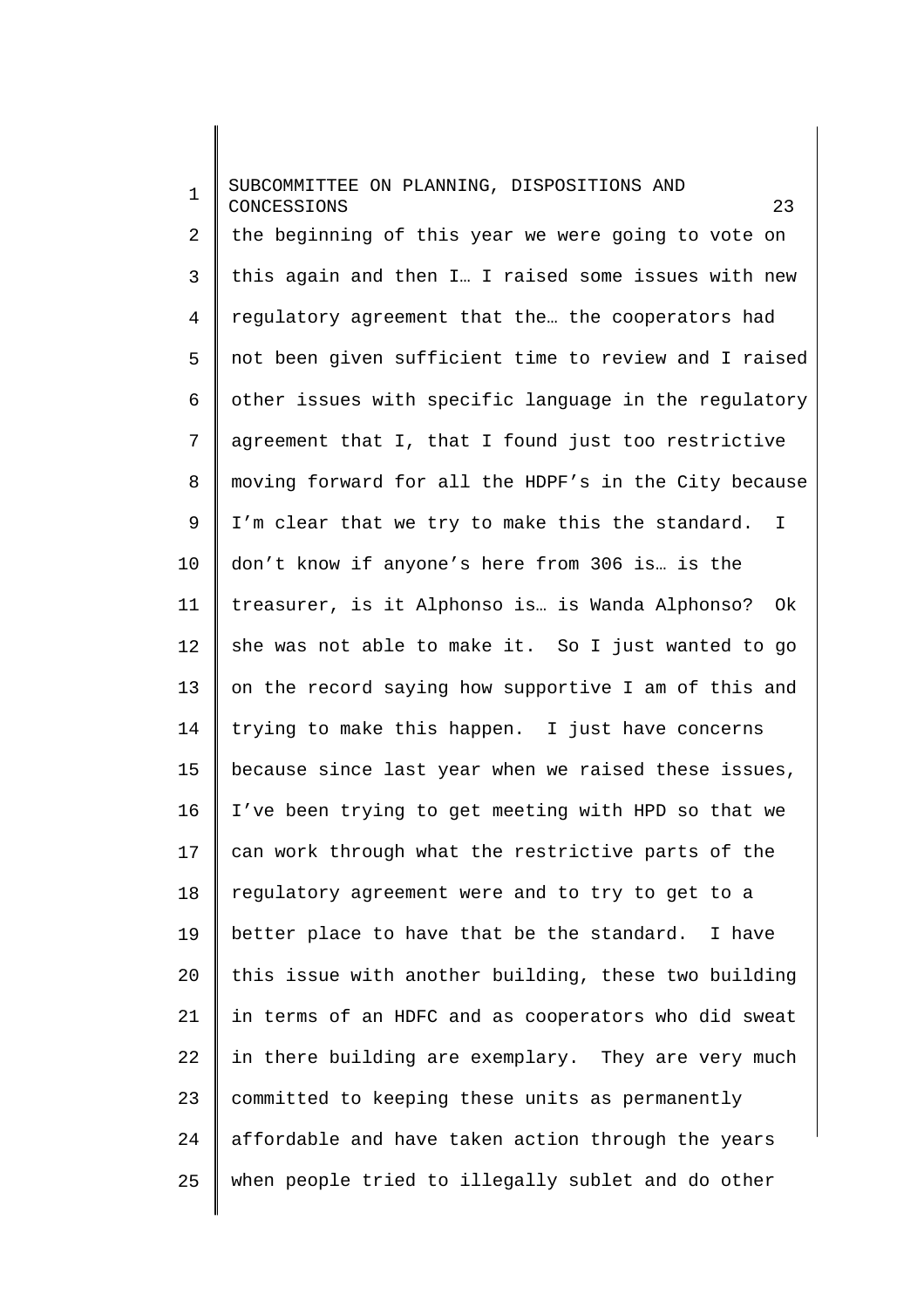1  $\mathcal{L}$ 3 4 5 6 7 8 9 10 11 12 13 14 15 16 17 18 19 20 21 22 23 24 25 SUBCOMMITTEE ON PLANNING, DISPOSITIONS AND CONCESSIONS 24 things to make sure that those cooperators did not do that and got cooperators expelled and sell the shares back to the building so that they can keep permanent affordable and I thought that these, this building and another building that's not in front of this committee that's in front of Finance Committee were two incredible building to come forward and lay some of the ground work. So why I'm going on the record now is because I've never gotten my meeting in the last year and granted we've had a couple things so in all fairness to HPD we also had three buildings that collapsed in my district that we've been dealing with during that time and but I was assured that there were meetings happening with the cooperators and on Sunday as double checking everything, I called one of the cooperators to find out that they had not had a meeting in a long time, so it raised concern for me and while a were moving forward with a regulatory agreement that I've been assured that was agreed upon by lawyers and everyone toward the end of the last administration. I… I still have concerns moving forward with setting that standard with any new regulatory agreement for any other of my HDFC's and so I have, I have concerns and so I want to make sure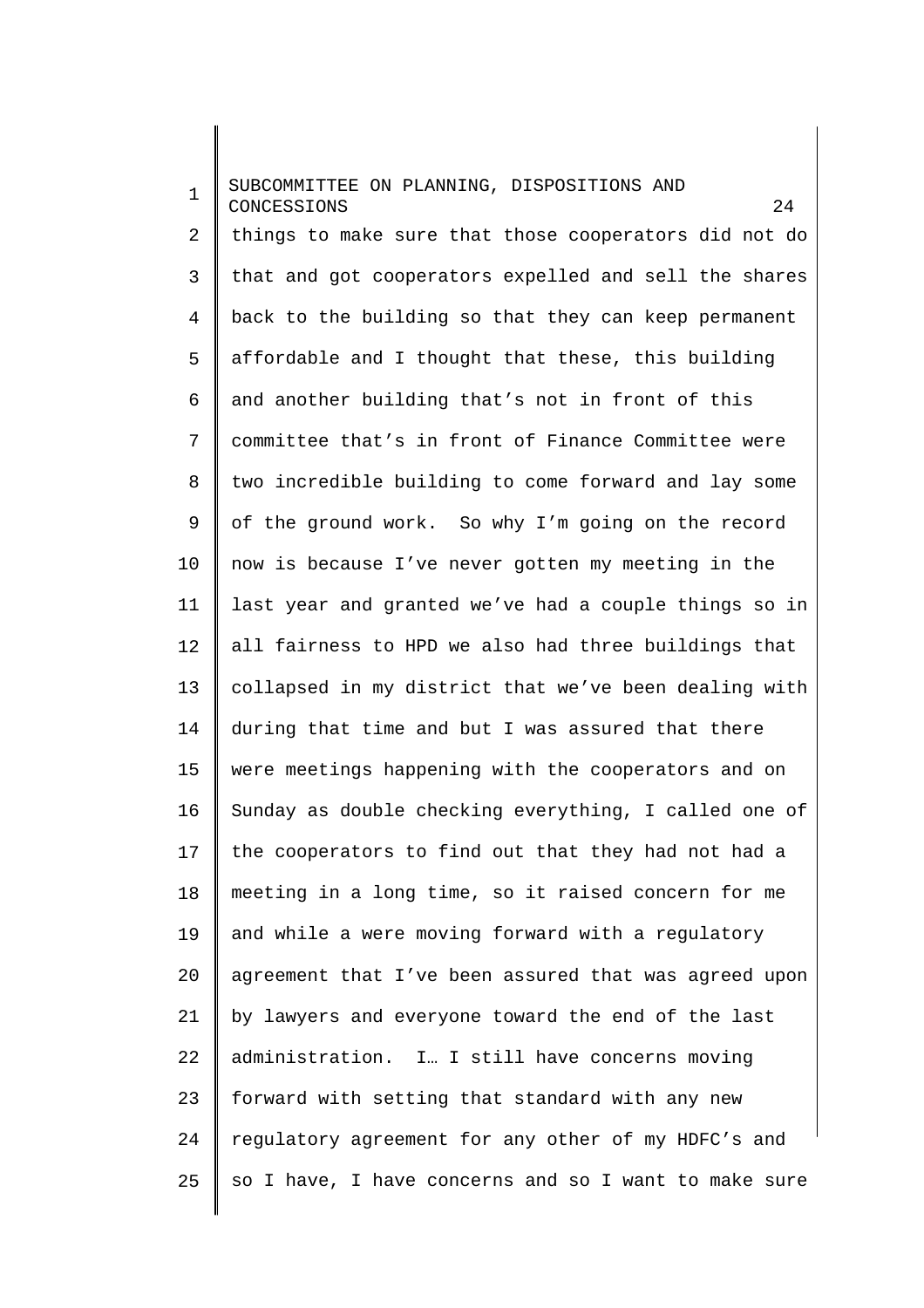1 2 3 4 5 6 7 8 9 10 11 12 13 14 15 16 17 18 19 20 21 22 23 SUBCOMMITTEE ON PLANNING, DISPOSITIONS AND CONCESSIONS 25 and I hope that these buildings will continue to be involved in a process where they will have input into a standard for the City. I want to be part of those meetings with HPD going forward and… and I want this to move (inaudible) but I want to raise my concerns to what's seems to be a lack of communication with the cooperators who didn't know this matter was before us today and with the lack of information of… of what meetings have actually taken place during the last year. So thank you for listening again to my concerns. I want to thank the Acting Chair for letting me go on the record and putting all my issues on the table and you know I may, I don't think I will need to but if I do I will be coming back to the Committee to ask for more assistance moving forward on those regulatory agreements and the other buildings that we have. And I… I don't know if there anything else you would like to state regarding this matter. CHAIR COHEN: Thank you Council Member Mendez. Just so, the… the application before is essentially though an interim application and that

25

24

you'd be back again.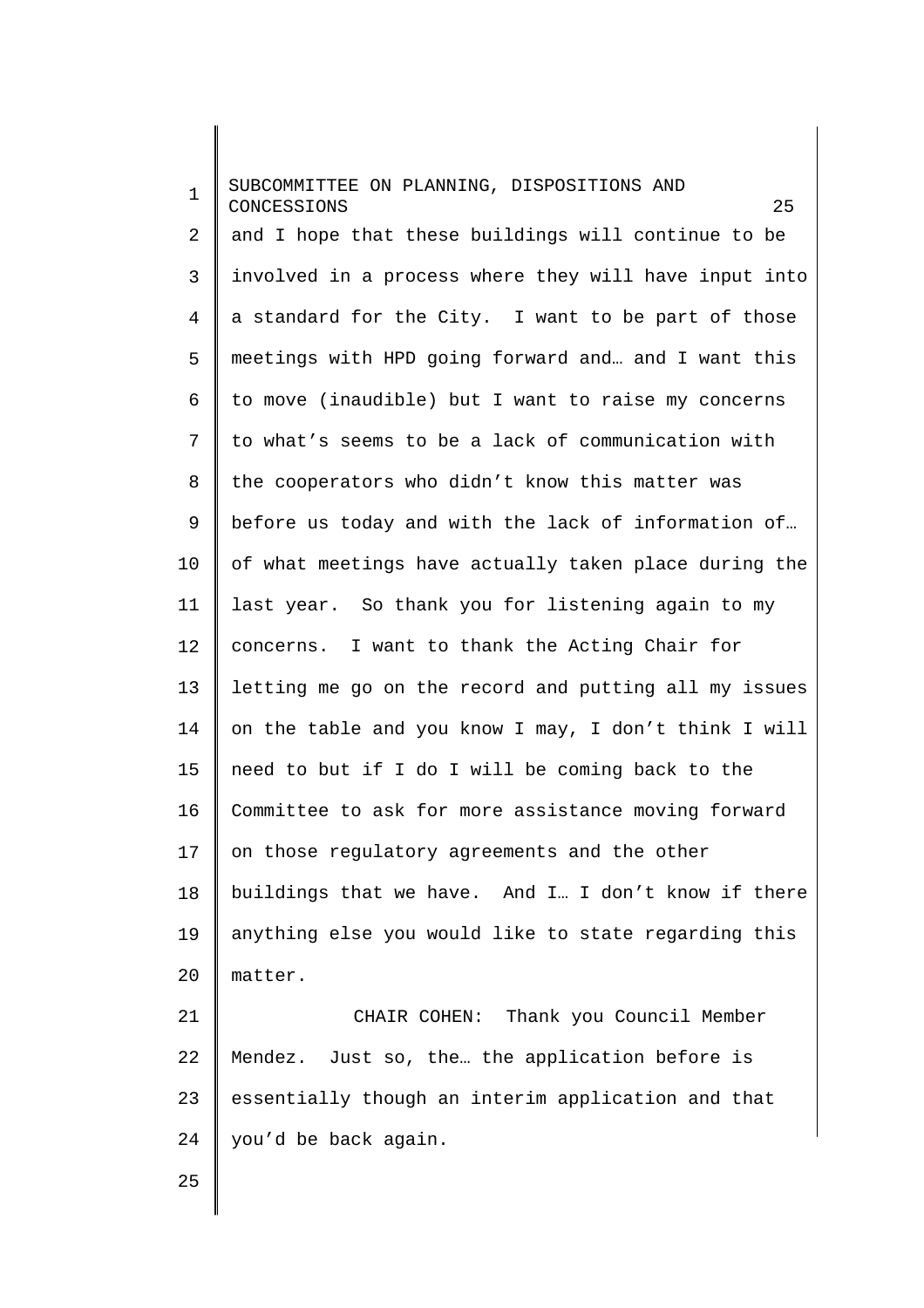| $\mathbf 1$    | SUBCOMMITTEE ON PLANNING, DISPOSITIONS AND<br>CONCESSIONS<br>26 |
|----------------|-----------------------------------------------------------------|
| 2              | GARY SLOMAN: This application is as the                         |
| 3              | Council Member indicated for any deal or any                    |
| $\overline{4}$ | transaction that was occurring prior to HPD                     |
| 5              | redrafting it's regulatory agreement standards. The             |
| 6              | former, the older version of our regulatory agreement           |
| 7              | will apply, so there was some question about rather             |
| 8              | that would be the case in this instance and would               |
| 9              | some of the other ones that were pending. So these,             |
| 10             | so these did not close timely in terms of the                   |
| 11             | resolution requirement. We have now the agency                  |
| 12             | agrees with the Council Member that it's not fair, it           |
| 13             | was not fair to introduce more restrictive agreements           |
| 14             | to those building that had already had an                       |
| 15             | understanding of what they would expect in terms of             |
| 16             | regulatory oversight. So the agency has made a                  |
| 17             | determination that all of those deals that were in              |
| 18             | underway will have the older form of regulatory                 |
| 19             | agreement. Having reached that conclusion, we will              |
| 20             | now move forward with with should this be passed, we            |
| 21             | would move forward and use the older form of                    |
| 22             | regulatory agreement which is well known in the                 |
| 23             | affordable housing community.                                   |
| 24             | COUNCIL MEMBER MENDEZ: And Mr. Chair is                         |
| 25             | I could. And and I'm very happy about that and I'm              |
|                |                                                                 |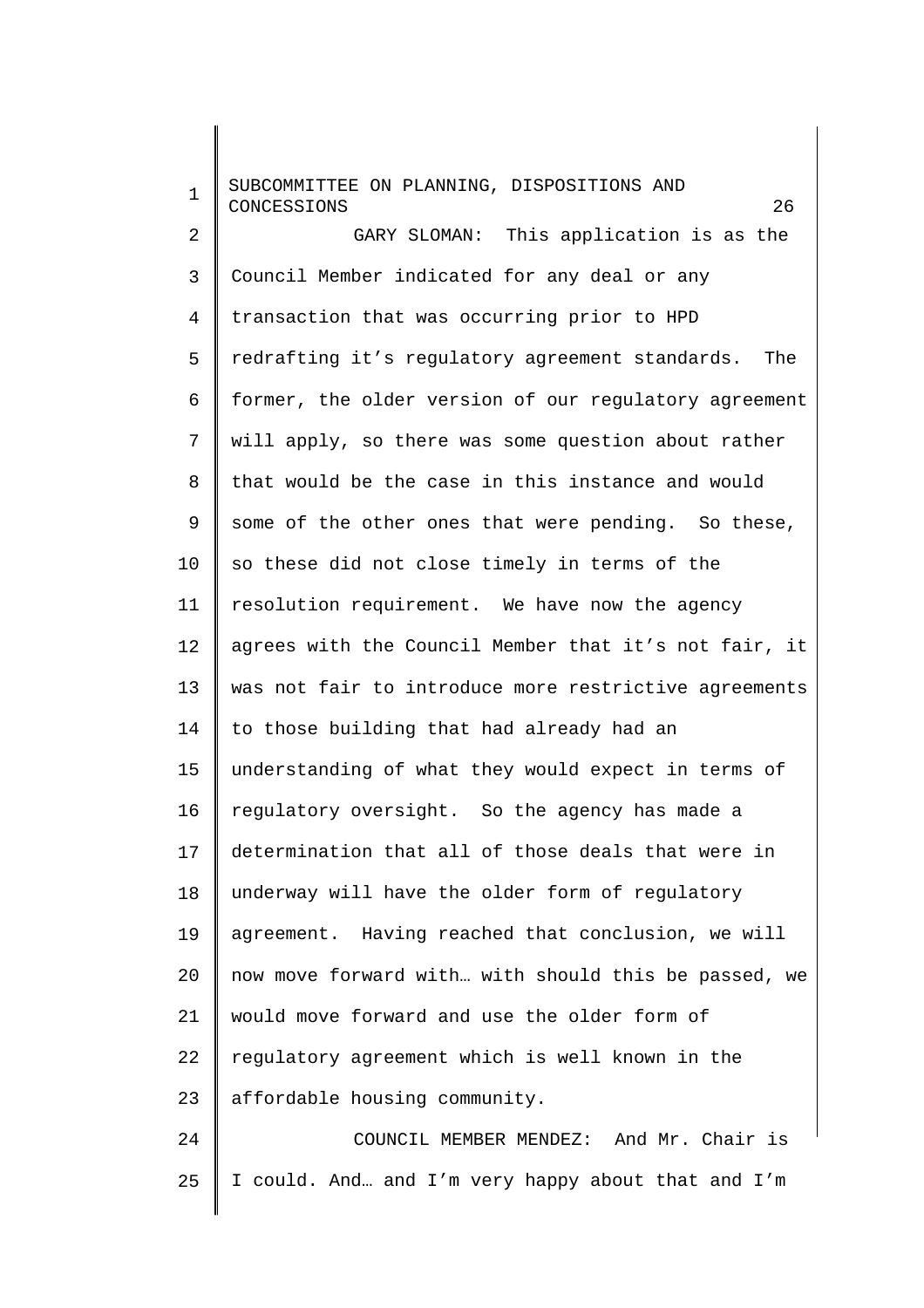1 2 3 4 5 6 7 8 9 10 11 12 13 14 15 16 17 18 19 20 21 22 23 24 SUBCOMMITTEE ON PLANNING, DISPOSITIONS AND CONCESSIONS 27 glad were moving forward but I also want to make sure that were going to continue to work on what the proposed new regulatory agreement during this administration that were going to work on those egregious parts to keep what is appropriate and what needs to be tighter and in tight and what needs to be loosen a little bit to allow for some flexibility that I thought was to owneress and… and now I'm getting that agreement, is that correct? I mean moving forward were not going to be using the last regulatory agreement that were not using in this case, were not going to be using that for every other building moving forward. GARY SLOMAN: You mean the more restrictive one that, there have been modifications from what was presented before but I can't speak to… to the specifics and modifications, however, some of the which you call them are egregious or some of the more restrictive parts have been modified and I just want to say and I'm not here speaking specifically to support the new form of regulatory agreement that there have been a meetings with advocates, lawyers and you have people who are a part of the affordable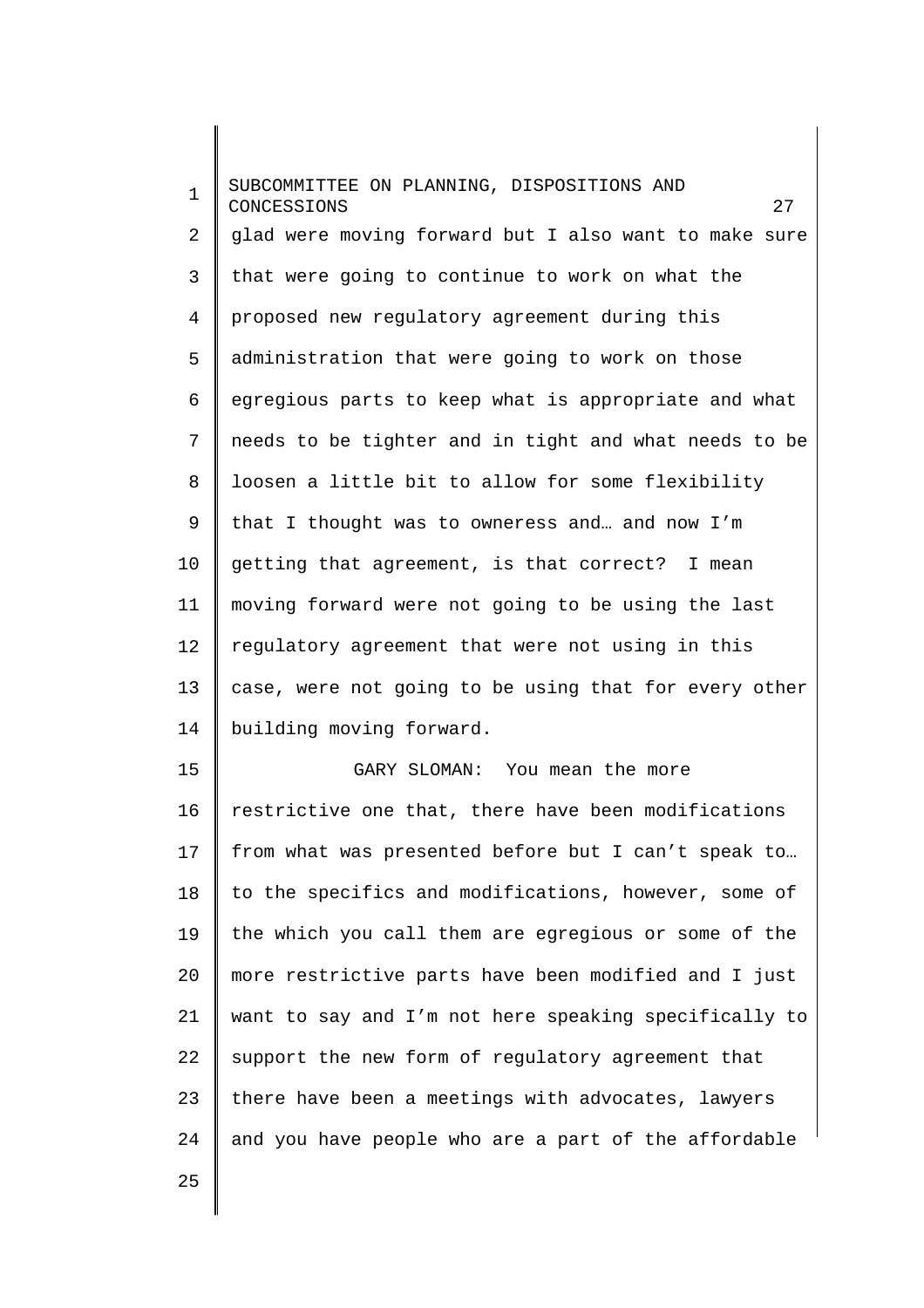1 2 3 4 5 6 7 8 9 10 11 12 13 14 15 16 17 18 19 20 21 22 23 24 SUBCOMMITTEE ON PLANNING, DISPOSITIONS AND CONCESSIONS 28 housing community have had meeting with HPD about the new agreement. So HPD is not working in in a vacuum. COUNCIL MEMBER MENDEZ: Then… then I'm very happy to hear that and I just wanted to just go on the record and give you an example; So I happen to live in an HDFC and in one particular year I was traveling every month to take my mother to a doctor's appointment in Puerto Rico and under the new regulatory agreement those four day weekends every month would had me not living in my apartment enough that it would of made at risk at losing my housing and so that was just an example that… that I was able to really identify with and those were you know I had given HPD a list of issue and so I'm glad to hear your working with the advocates. I had had a meeting with UHAV and with the HDFC Coalition and there were other additional issue that they were raising. I… I still want my meeting though so that I could hear what progress has been made and that this is going in the right direction. So thank you both for being here today and… and thank you Mr. Chair. CHAIR COHEN: Anybody else have any questions?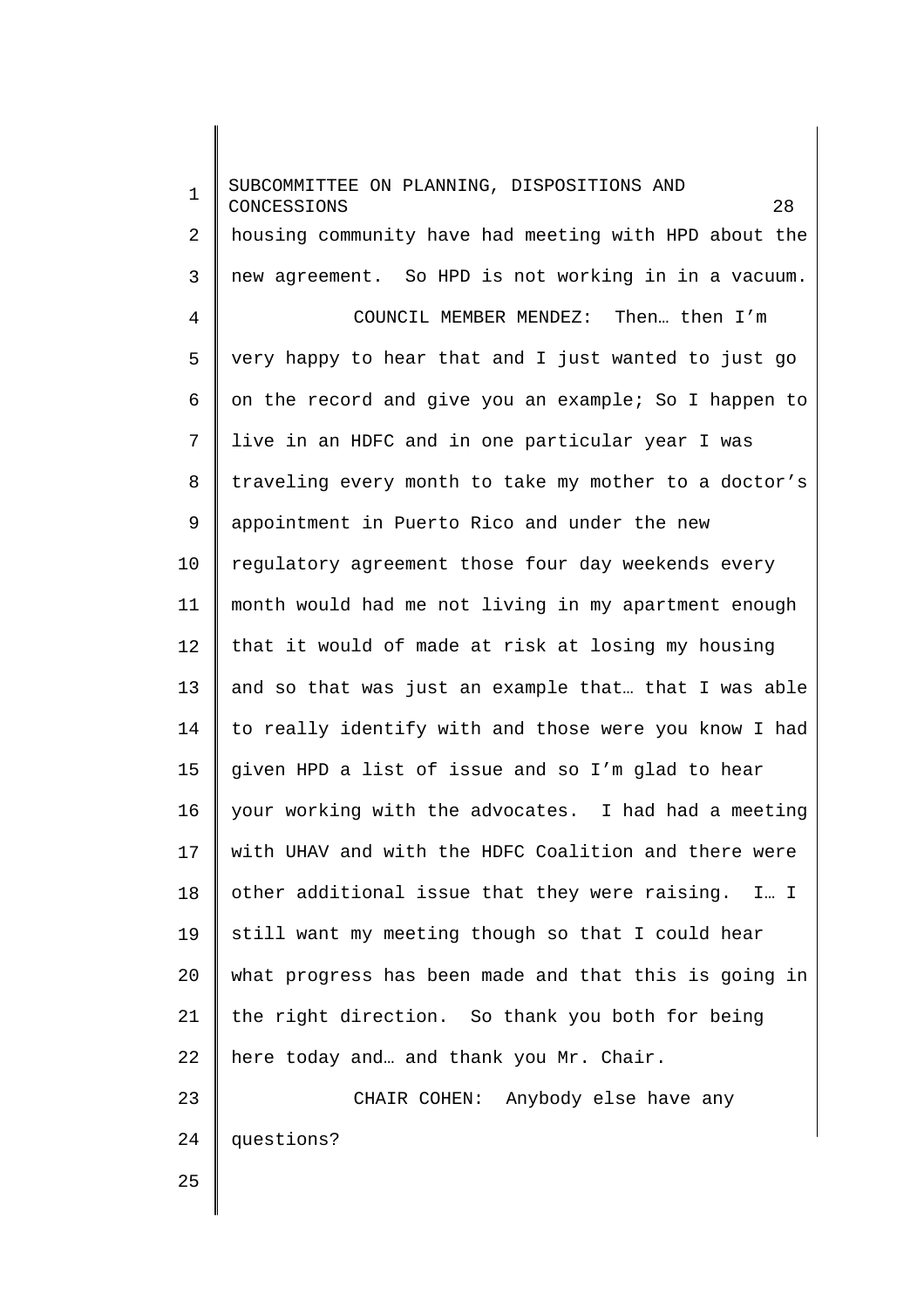1 2 3 4 5 6 7 8 9 10 11 12 13 14 15 16 17 18 19 20 21 22 23 24 25 SUBCOMMITTEE ON PLANNING, DISPOSITIONS AND CONCESSIONS 29 COUNCIL MEMBER MEALY: Yes I would just like to know on what circumstances were they were not able to meet on the deadline? GARY SLOMAN: Because. COUNCIL MEMBER MEALY: I see this been about three or four occasions now. COUNCIL MEMBER MENDEZ: If, if. COUNCIL MEMBER MEALY: Is anything in place if they don't meet this deadline? COUNCIL MEMBER MENDEZ: Can I answer that? So I'd like to answer that because what happened is certain things needs to be filed in a certain manner right, so were in Land Use Committee and everything has a clock and then when for example changes were made to the regulatory agreement and the cooperators were unable to review it, they could not comply with their own by-laws of having to give notice to all the cooperators, having to have a meeting, having to have a vote and the issue was coming to the City Council for a vote before they could adhere to their own by-laws. COUNCIL MEMBER MEALY: So the people who live there is not organized? COUNCIL MEMBER MENDEZ: No. No, no.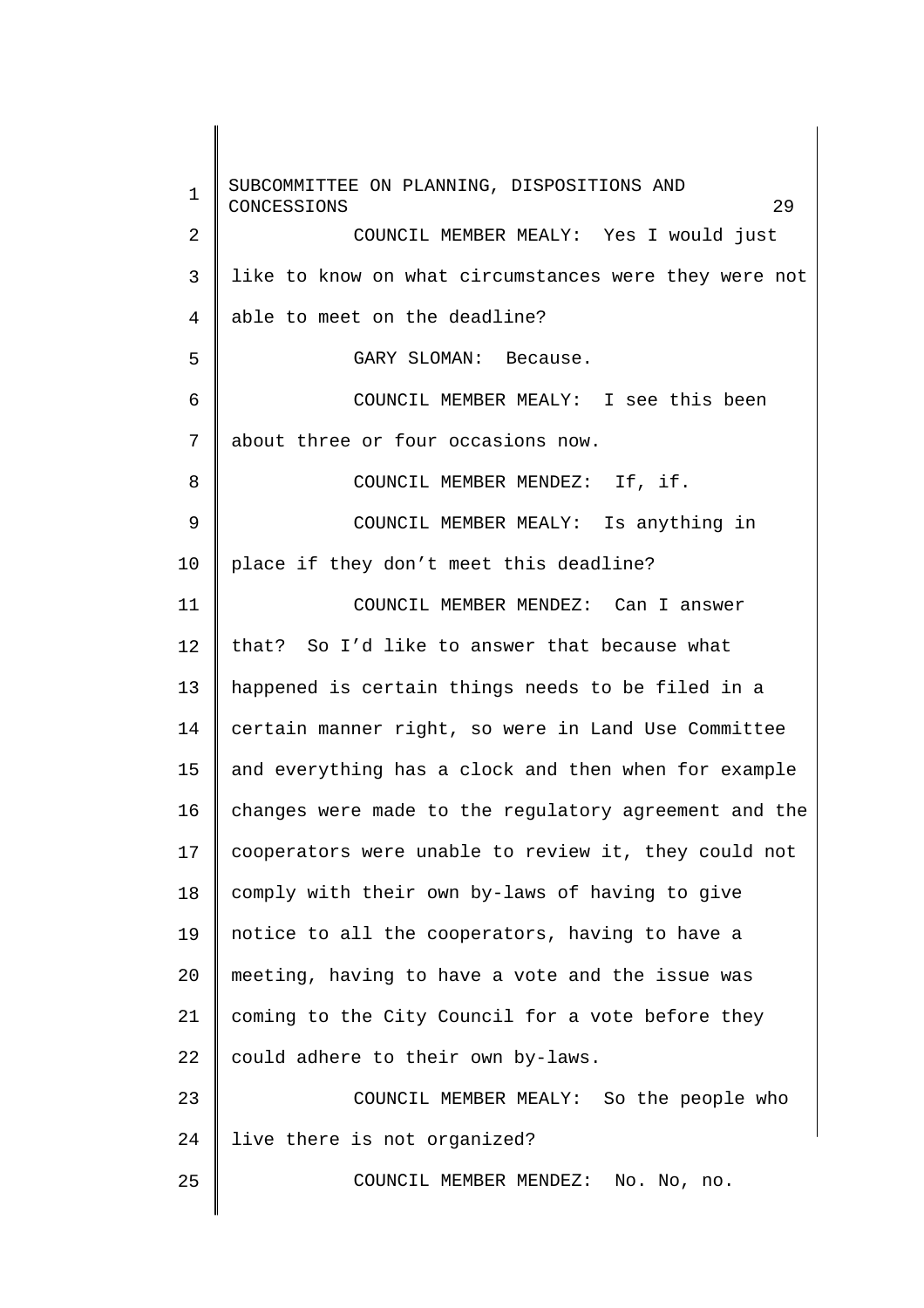1 2 3 4 5 6 7 8 9 10 11 12 13 14 15 16 17 18 19 20 21 22 23 24 25 SUBCOMMITTEE ON PLANNING, DISPOSITIONS AND CONCESSIONS 30 COUNCIL MEMBER MEALY: All right, enough said. COUNCIL MEMBER MENDEZ: That… that there was change. COUNCIL MEMBER MEALY: In leadership. COUNCIL MEMBER MENDEZ: No, there was a change, well there was a change yes, there was a new Mayor and a new regulatory agreement was put in place and I don't know how much of this was done under the previous Mayor but by the time that this Committee had a vote on it and changes were made and the residence were not notified, they did not have time to follow their own by-laws for notice. COUNCIL MEMBER MEALY: Ok. COUNCIL MEMBER MENDEZ: So it… it created a problem that they were going to have agree to something that they couldn't discuss and vote and have their lawyer review. So… so. COUNCIL MEMBER MEALY: This… this deadline is kind of solid? COUNCIL MEMBER MENDEZ: So yes because we are going to be using the previous regulatory agreement that were reviewed by the cooperators, by their lawyers, by HPD and they've agreed to now use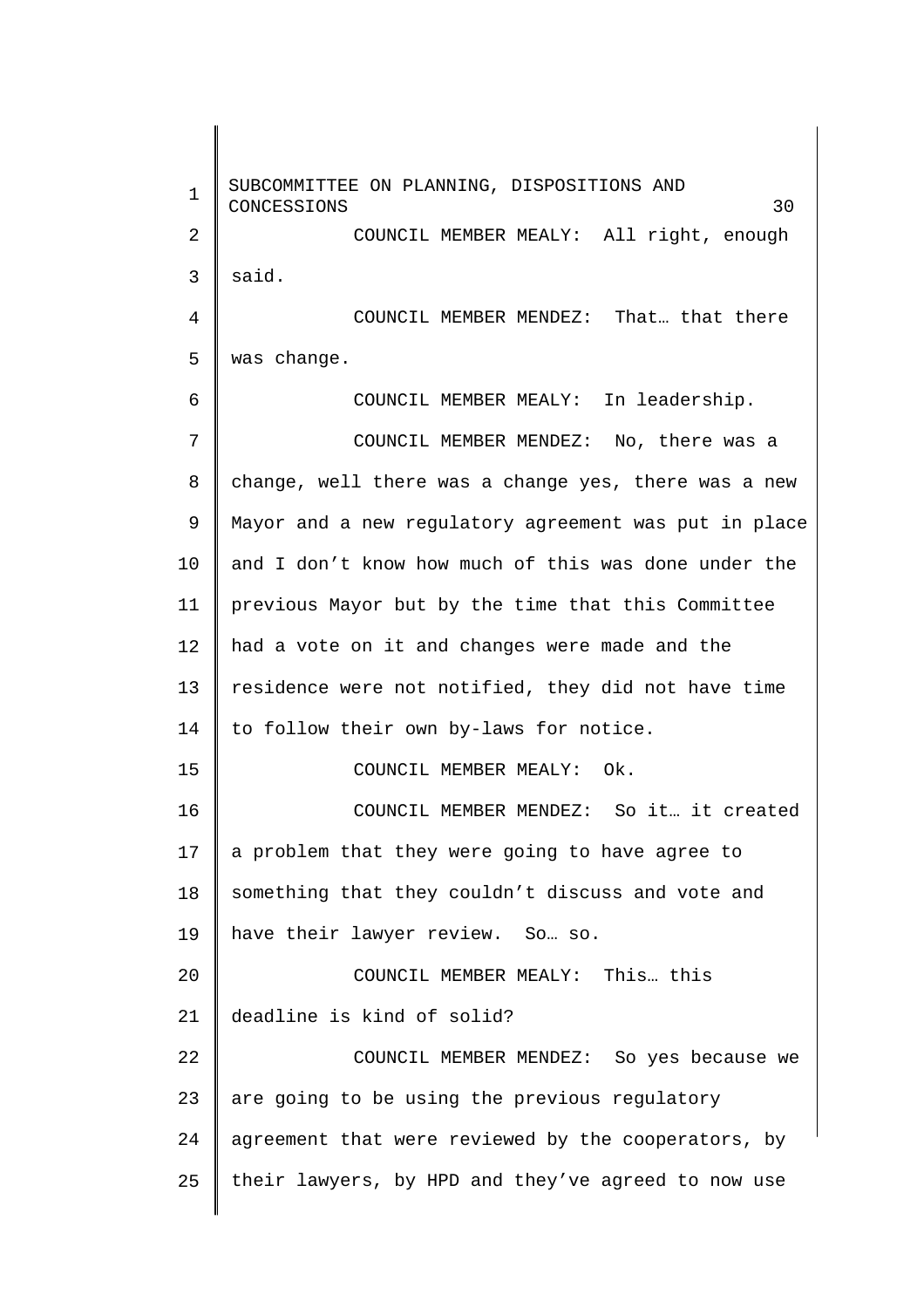1 2 3 4 5 6 7 8 9 10 11 12 13 14 15 16 17 18 19 20 21 22 23 24 25 SUBCOMMITTEE ON PLANNING, DISPOSITIONS AND CONCESSIONS 31 that regulatory agreement and… and that'll be a good thing for this, these building but they were willing to work on tightening that up even… even more but this is the third time it's coming here which means in the interim, there arrears continue, you know their real estate and water tax arrears continue to accrue, so this article 11 is much needed and as much as we want to adhere to process it's… it's creating a liability and in this City after a certain amount time things will be put up on the lien list and so that is something were… were trying to avoid where everybody here is trying to do the right thing. Were just getting caught up with other agencies and what that means to keep this building permanently affordable. COUNCIL MEMBER MEALY: Thank you. COUNCIL MEMBER TREYGER: I respectfully ask my colleague and I thank you for that very good description of… of what a process you and what a great job for staying so much engaged in touch with your constitutes. But just for the clarity for us, are you in favor of this application because this something certainly we take very serious?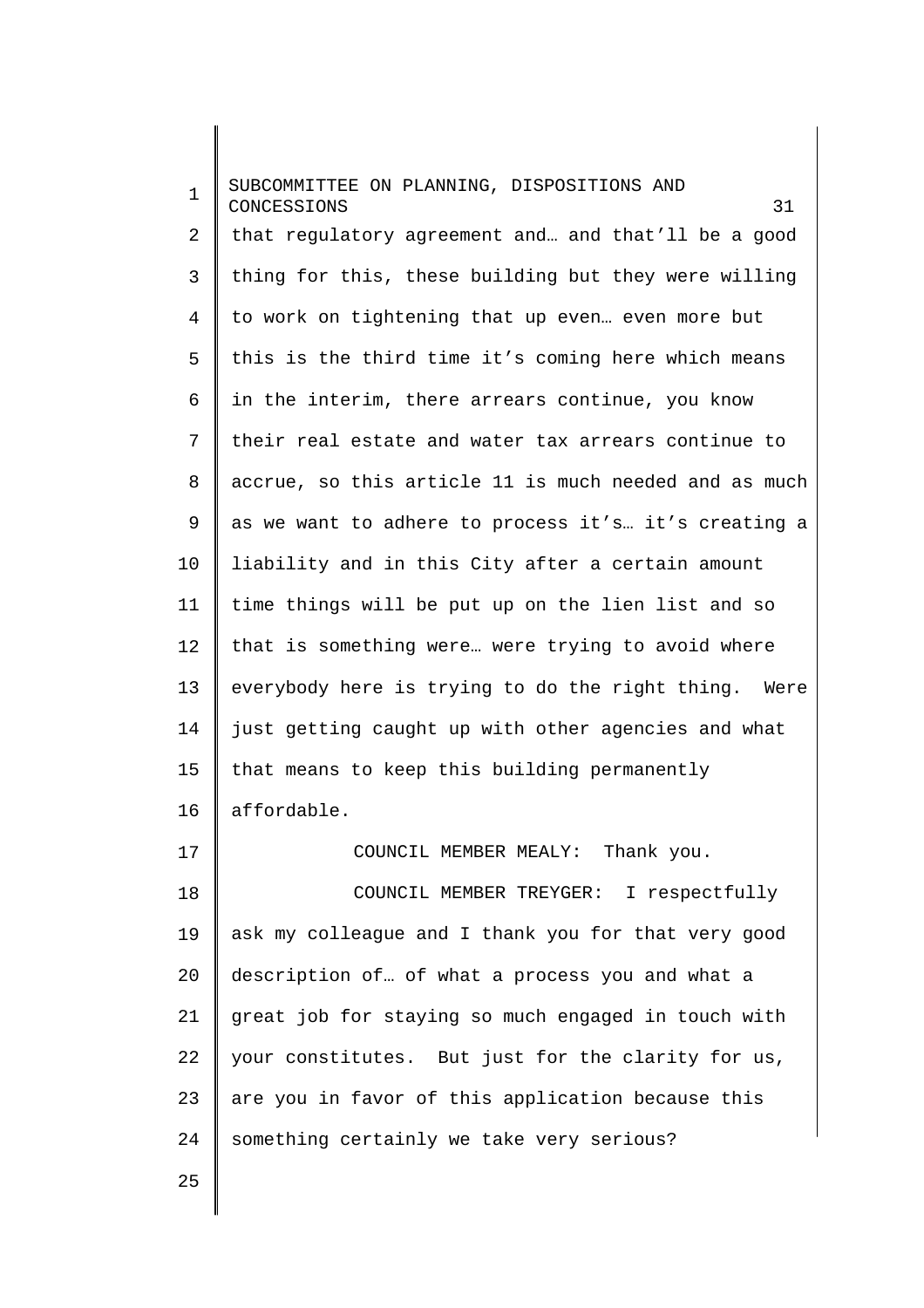1  $\overline{2}$ 3 4 5 6 7 8 9 10 11 12 13 14 15 16 17 18 19 20 21 22 23 24 25 SUBCOMMITTEE ON PLANNING, DISPOSITIONS AND CONCESSIONS 32 COUNCIL MEMBER MENDEZ: I am 150% in favor of for the third time, but yes you know whatever process issues have gotten in the way we cannot allow that not to continue. But I just wanted to get on the record a commitment that we are working on those issues and that why I've I wanted to bring it to the Committee because you may hear it from other advocates warning of the situation in your own districts. COUNCIL MEMBER TREYGER: And I thank you, you are very very much engaged on the ground, very grass roots with your constitutes and that really, your description speaks volumes of how engaged you are so, it's a credit to you colleague. Thank you very much. COUNCIL MEMBER MENDEZ: Thank you. And I want to thank HPD. I'm… I'm the building will be very happy to know that this is going forward. CHAIR COHEN: Excellent, are there any members of the public who wish to testify? Going once, going twice, seeing none I will now close the public hearing on this item. We will now move to a vote to approve Land Use Item 303 and 306 and motion to file Land Use Item 307. You're going to call the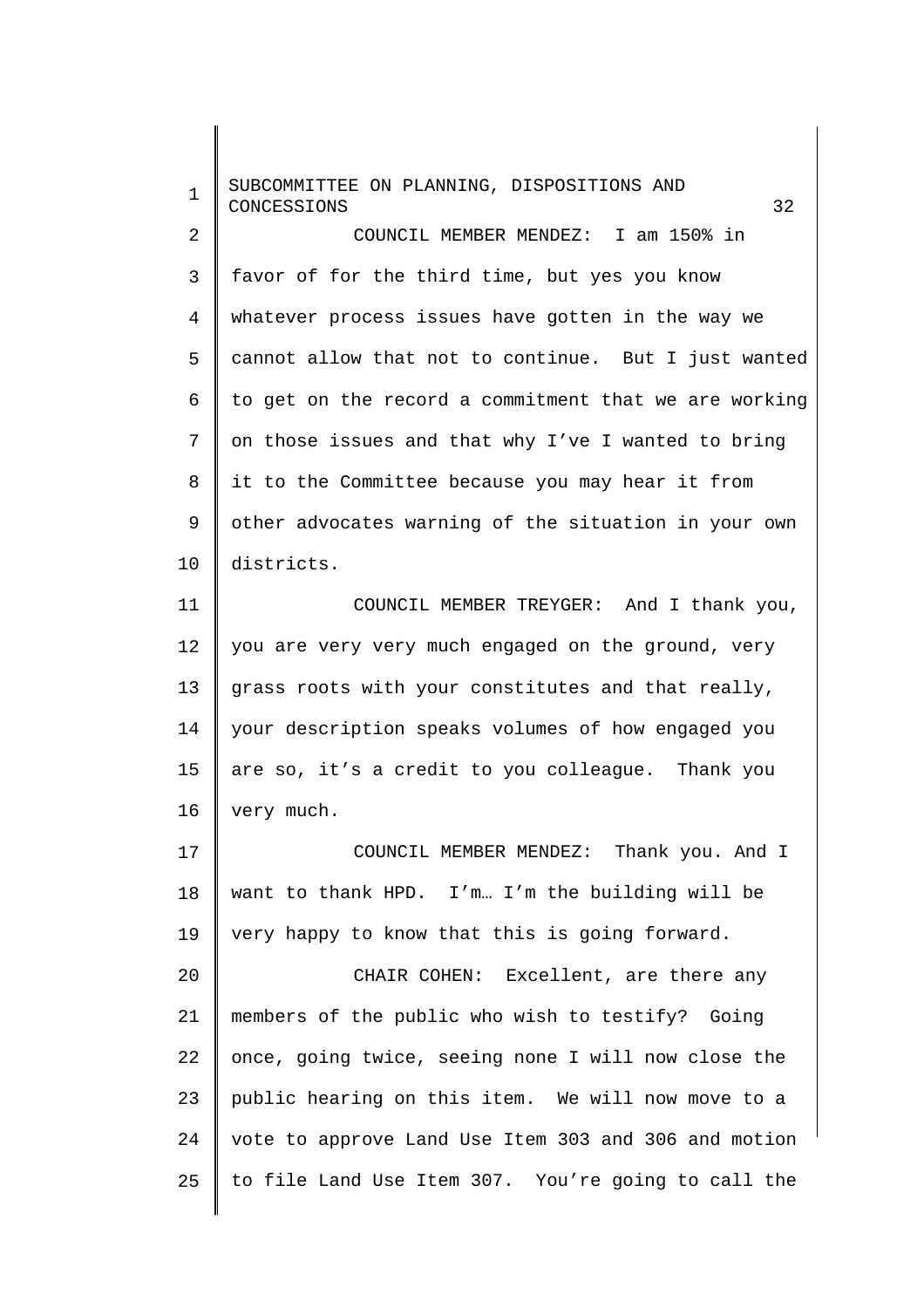1 2 3 4 5 6 7 8 9 10 11 12 13 14 15 16 17 18 19 20 21 22 23 24 25 SUBCOMMITTEE ON PLANNING, DISPOSITIONS AND CONCESSIONS 33 role? Council will please call the roll. 307 is just a motion to file, withdrawn application. COMMITTEE CLERK: Council Member Mealy. COUNCIL MEMBER MEALY: I vote I on all and I hope they keep their affordable housing because we need it in this City. Thank you Chair. COMMITTEE CLERK: Council Member Rodriguez. COUNCIL MEMBER RODRIGUEZ: I. COMMITTEE CLERK: Chair Cohen. CHAIR COHEN: I vote I. COMMITTEE CLERK: Council Member Treyger. COUNCIL MEMBER TREYGER: With kudos to Council Member Rosie Mendez I vote I on all. COMMITTEE CLERK: Land Use Items 303 and 306 are approved and referred to the full Land Use Committee and a motion to file Land Use Item 307 is also approved and referred to the full Land Use Committee. CHAIR COHEN: Thank you very much. COUNCI MEMBER MENDEZ: If I could just have a minute and I want to thank the Committee and I want to thank HPD and the public for being here through that whole process. Thank you.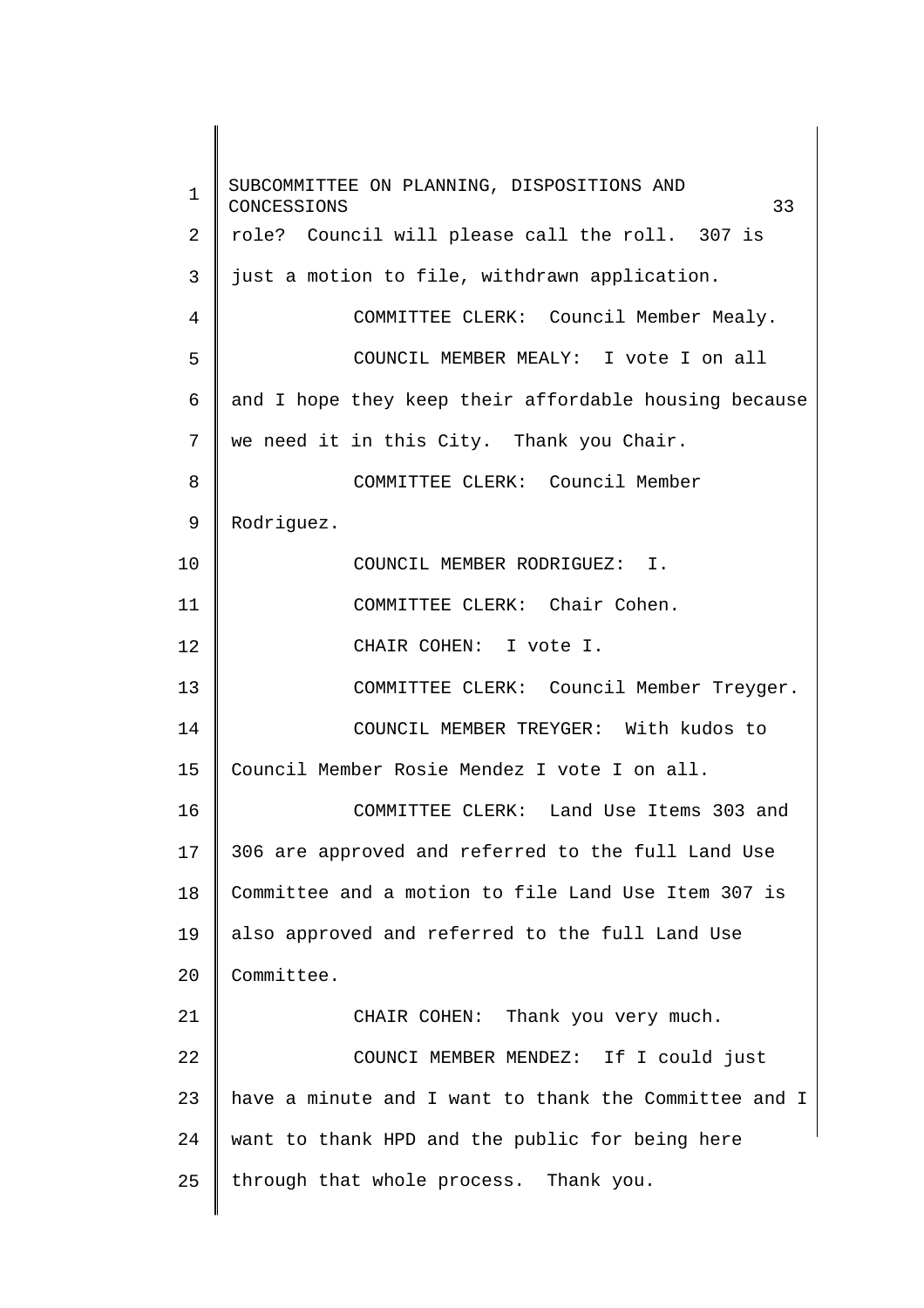| $\mathbf 1$    | SUBCOMMITTEE ON PLANNING, DISPOSITIONS AND<br>CONCESSIONS<br>34 |
|----------------|-----------------------------------------------------------------|
| $\sqrt{2}$     | CHAIR COHEN: Thank you Council Member                           |
| $\mathsf{3}$   | Mendez. This concludes the hearing. Thank you.                  |
| $\overline{4}$ | [gavel]                                                         |
| 5              |                                                                 |
| $\epsilon$     |                                                                 |
| $\sqrt{ }$     |                                                                 |
| $\,8\,$        |                                                                 |
| $\mathsf 9$    |                                                                 |
| $10$           |                                                                 |
| $11\,$         |                                                                 |
| $12\,$         |                                                                 |
| 13             |                                                                 |
| 14             |                                                                 |
| 15             |                                                                 |
| 16             |                                                                 |
| $17\,$         |                                                                 |
| $18\,$         |                                                                 |
| 19             |                                                                 |
| 20             |                                                                 |
| 21             |                                                                 |
| 22             |                                                                 |
| 23             |                                                                 |
| 24             |                                                                 |
| 25             |                                                                 |
|                |                                                                 |